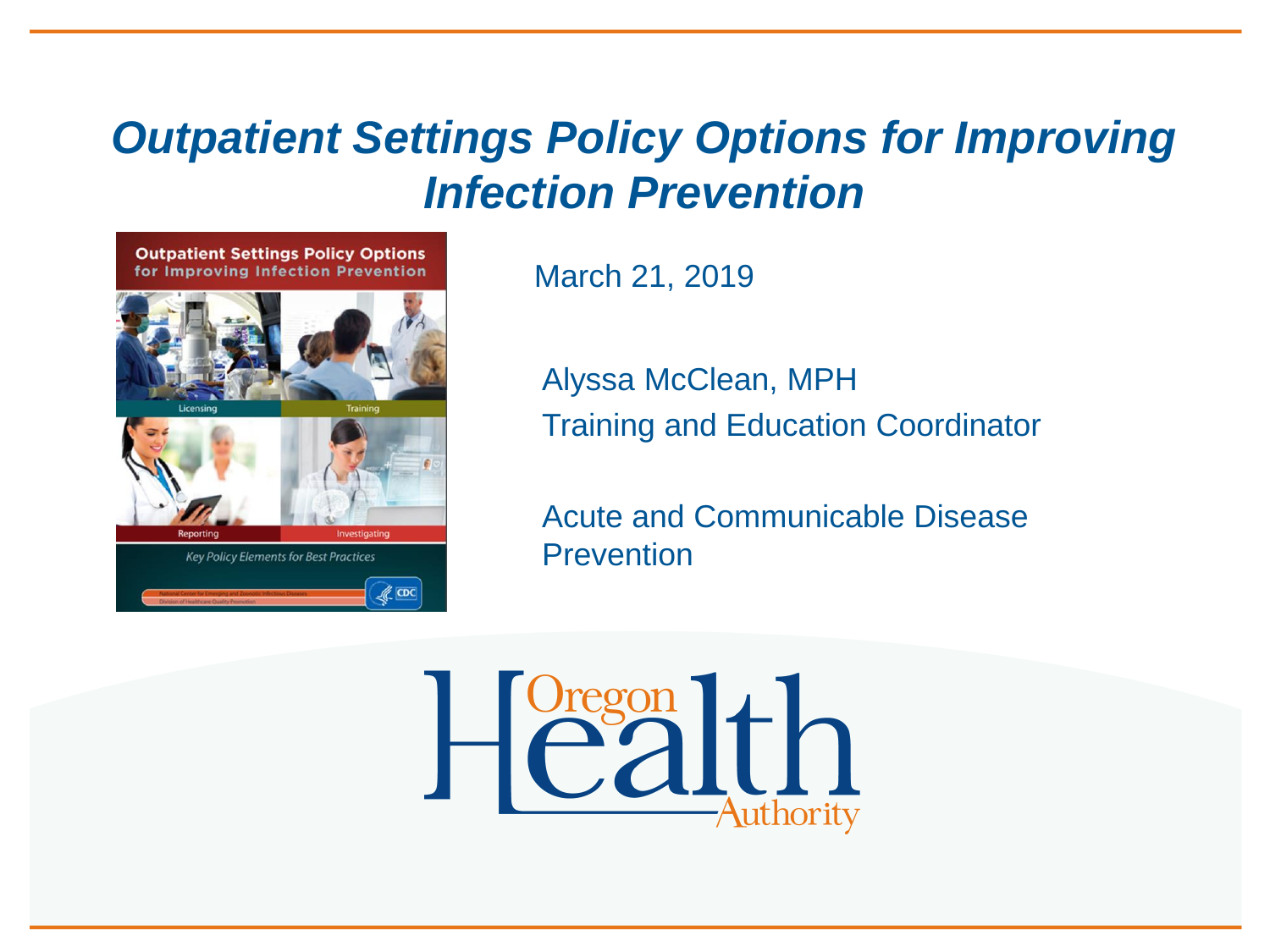## **Four Key Policy Elements for Best Practice**



1. Facility licensing/accreditation requirements



2. Provider-level training, licensing and certification



3. Reporting requirements



4. Establishment and effective application of investigation authorities

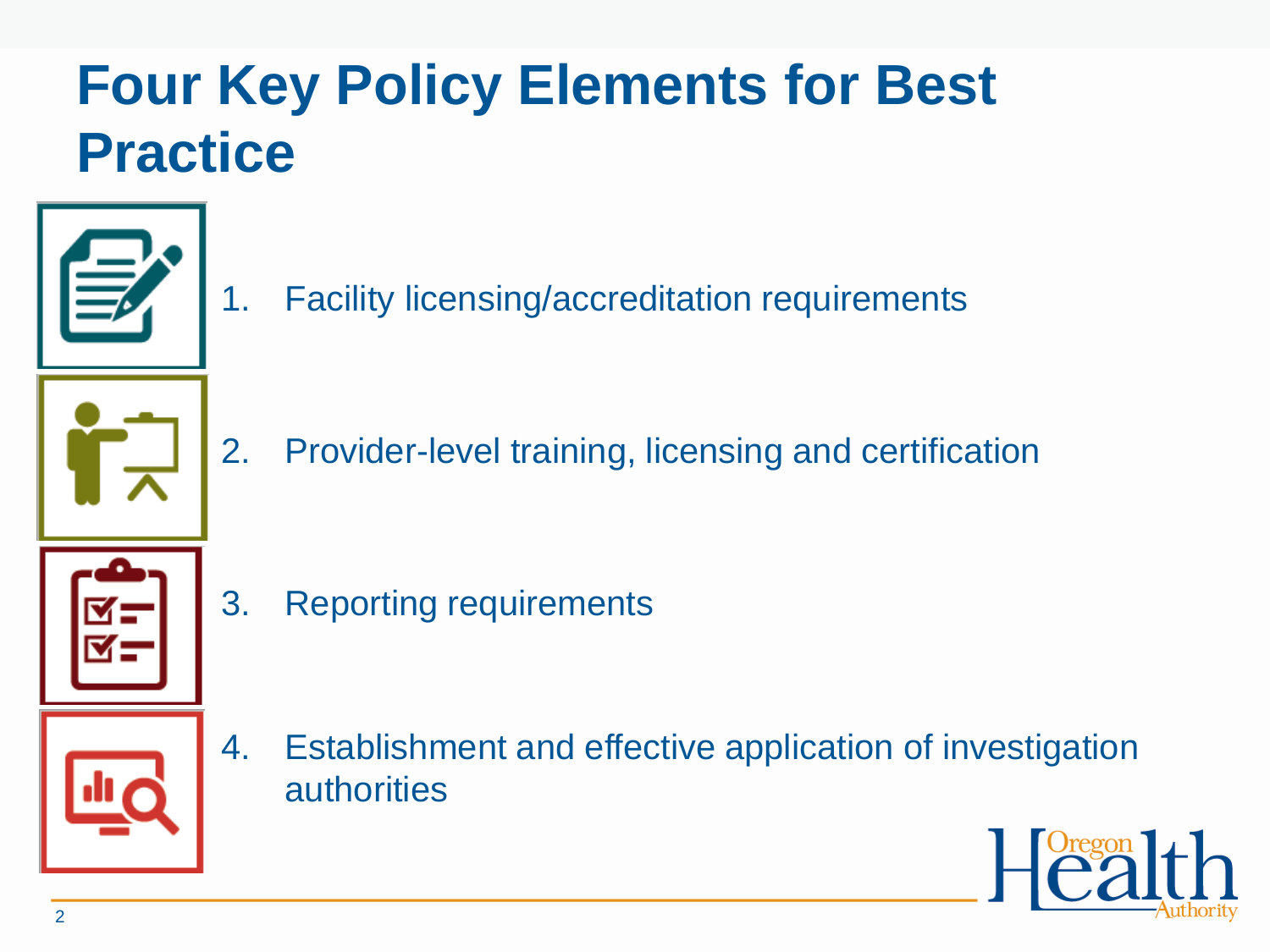## **1. Facility Licensing/Accreditation** *Overview*

## **Benefits**

- Maintain public safety
- Ensure quality of care
- Know who is here and be support activities

## Current context

- Minority CMS certified
- Many are not held to minimum safety standards

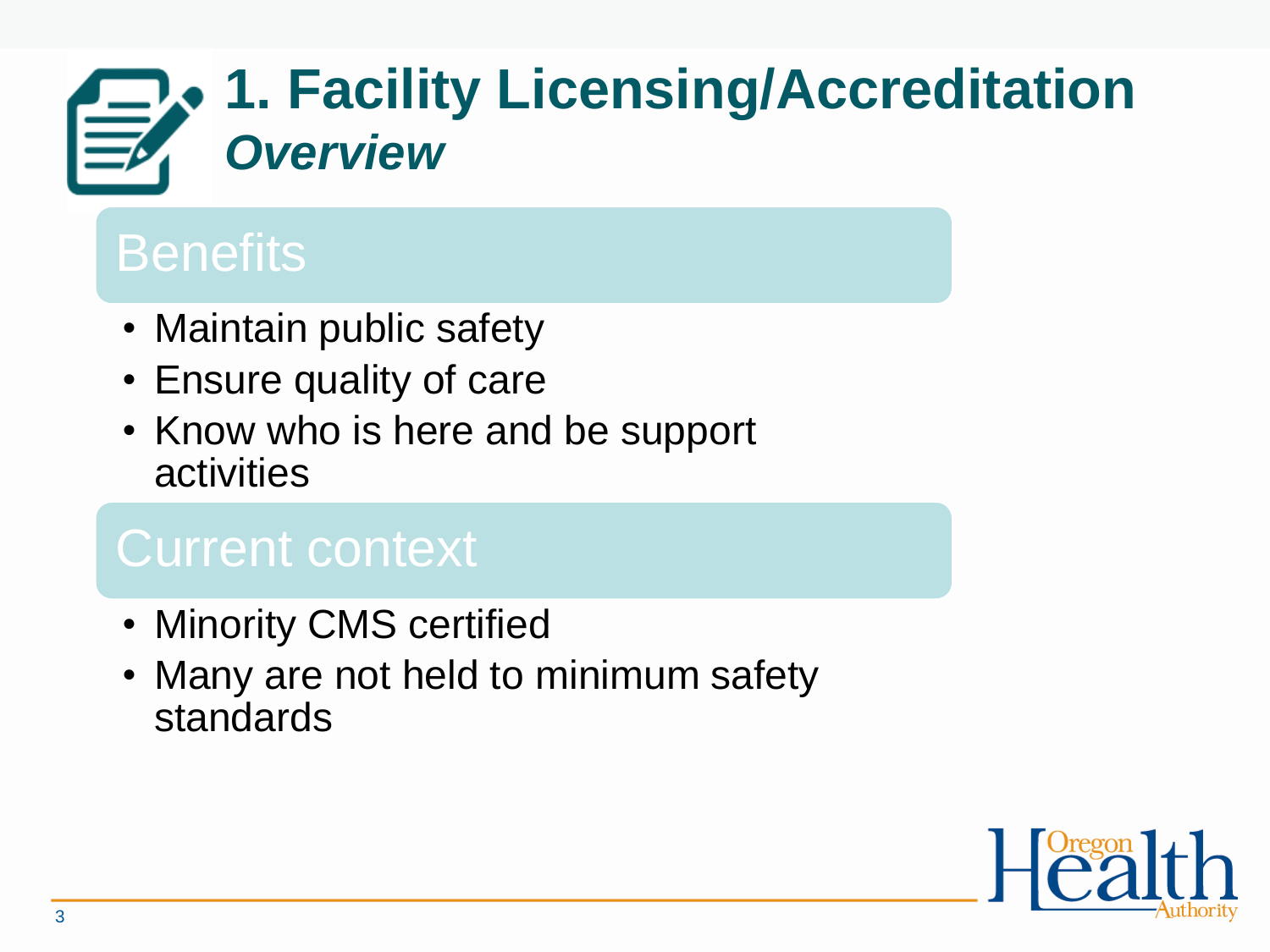## **1. Facility Licensing/Accreditation** *Example*

- Plastic surgery center chain
	- Does not participate in Medicare or accept other health insurance payments
	- Unlicensed and unaccredited
	- Facilities in two states
- Physician
	- Not board-certified
	- Performs liposuction procedures two of the facilities
	- The team transports equipment
	- Deficient infection control practices
- Several patients with invasive group A Streptococcus infections
- One patient dies

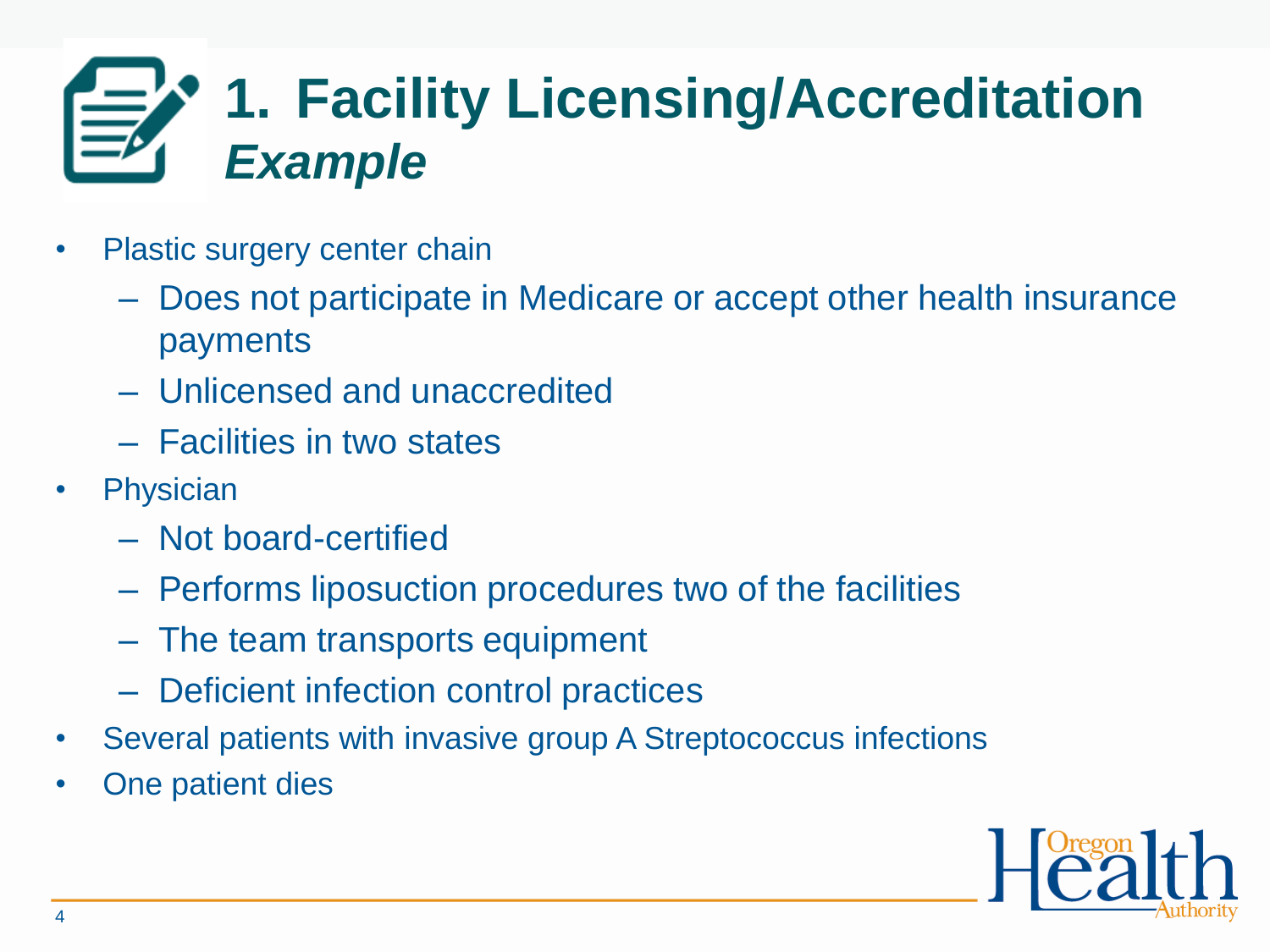## **1. Facility Licensing/Accreditation** *What can we do?*

State/county Continue developing new policies and maintaining existing programs

Require facility registration

Maintain a data base of outpatient facilities

Develop local policies related to licensing

Designate licensing fees or fines to support clinics

Clinics Seek licensure

Use standard approaches such as state agency survey protocols to measure adherence to Standard Precautions

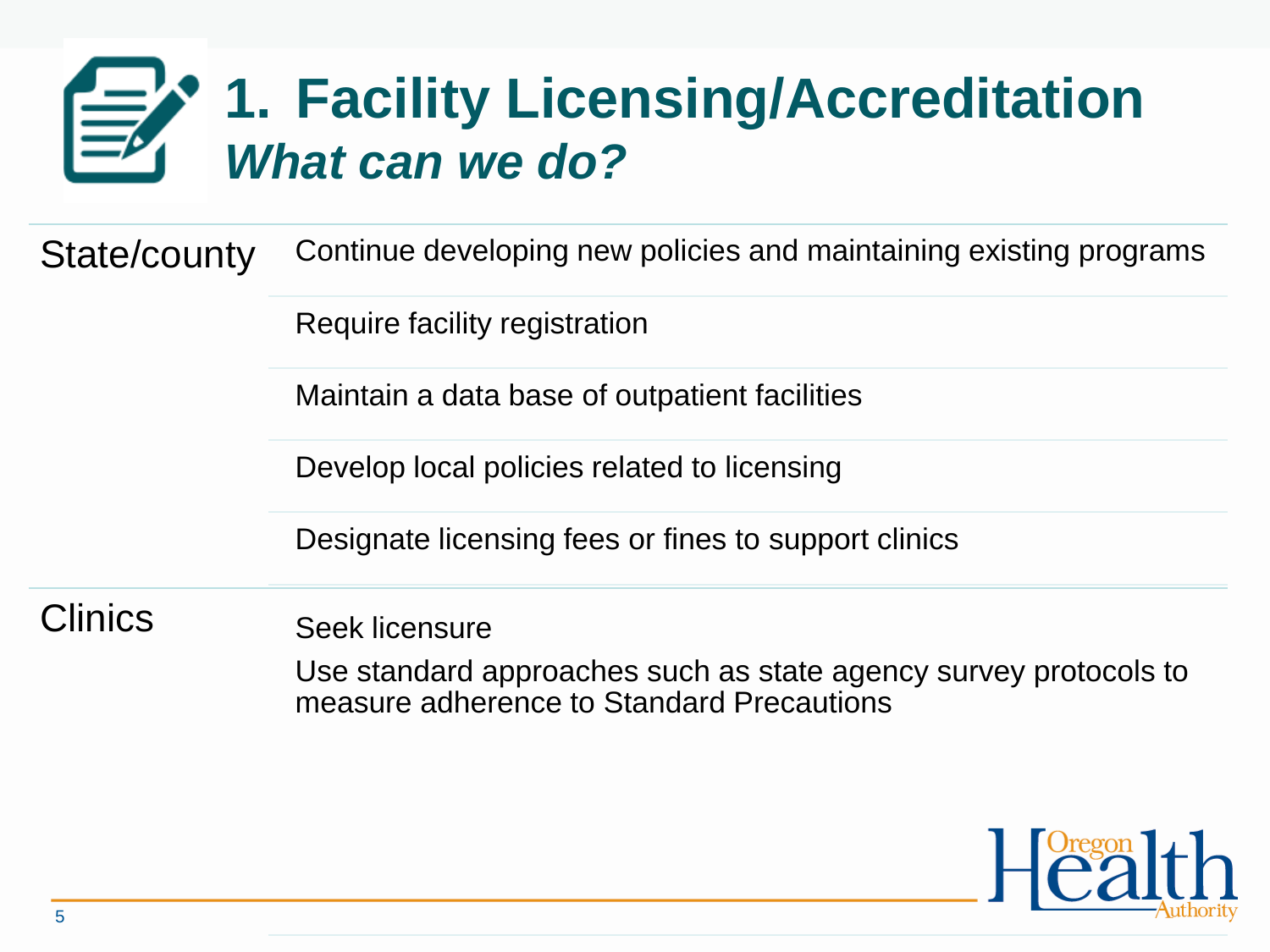## **1. Facility Licensing/Accreditation** *Oregon – Existing Systems*

## Safety Oversight and Quality (SOQ)

• Long-term care facilities

Health Facility Licensing & Certification Program (HFLC)

• Non-long term care healthcare facilities and agencies



<https://go.usa.gov/xE7x6>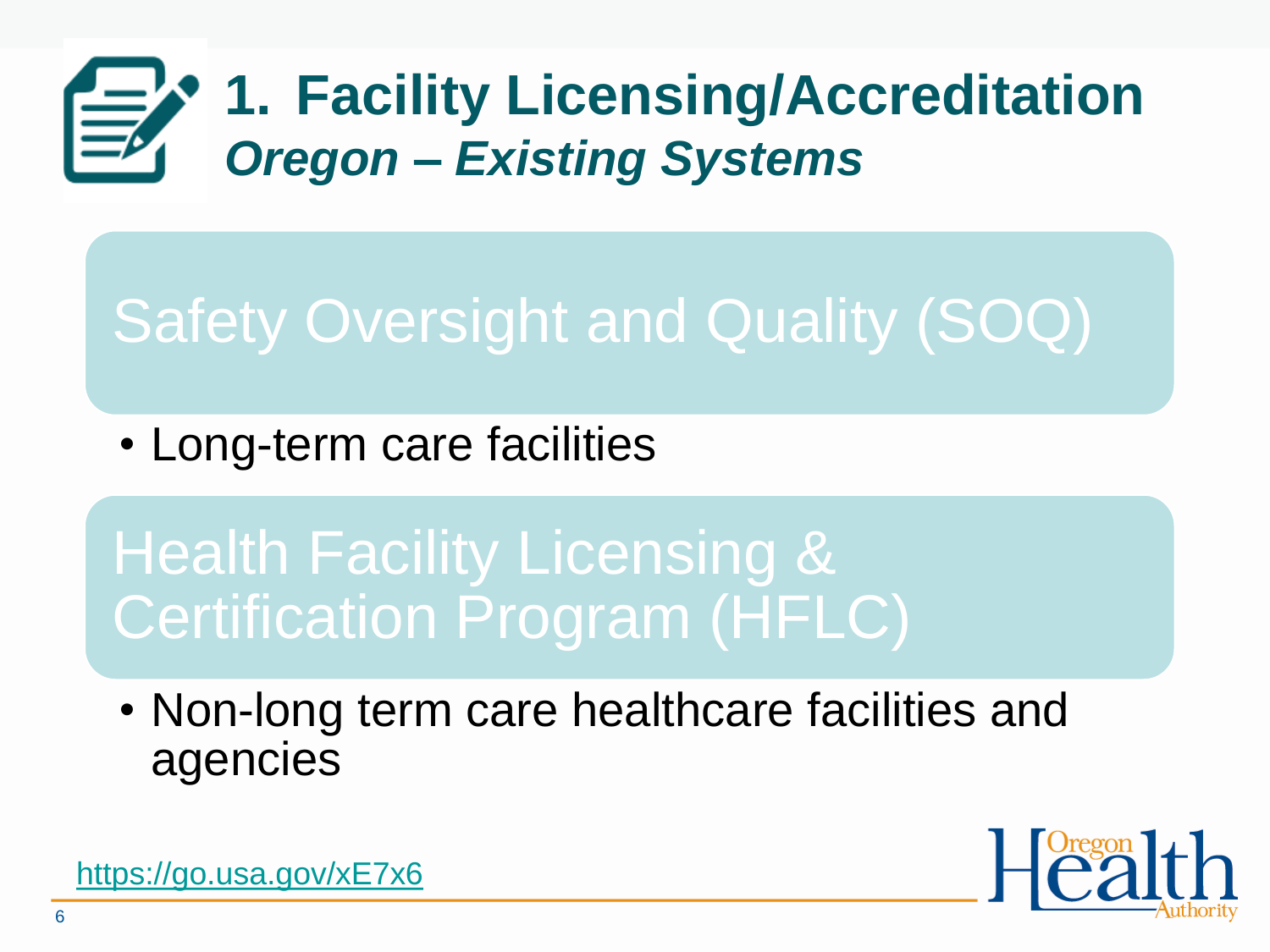## **1. Facility Licensing/Accreditation** *Oregon - HFLC*

| <b>Facility type/entity/ individual</b>                                                                       | <b>State</b><br><b>Licensing/</b><br><b>Registration/</b><br><b>Certification</b> | <b>Medicare</b><br><b>Certification</b> |
|---------------------------------------------------------------------------------------------------------------|-----------------------------------------------------------------------------------|-----------------------------------------|
| <b>Ambulatory Surgery Centers</b>                                                                             | X                                                                                 | $\sf X$                                 |
| <b>Birthing Centers</b>                                                                                       | X                                                                                 |                                         |
| <b>Caregiver Registries</b>                                                                                   | X                                                                                 |                                         |
| <b>Community Mental Health Centers</b>                                                                        |                                                                                   | X                                       |
| <b>Comprehensive Outpatient</b><br><b>Rehabilitation Facilities</b>                                           |                                                                                   | $\sf X$                                 |
| <b>End-State Renal Disease Treatment</b><br><b>Facilities/ Outpatient Renal Dialysis</b><br><b>Facilities</b> | $\boldsymbol{X}$                                                                  | $\sf X$                                 |
|                                                                                                               |                                                                                   |                                         |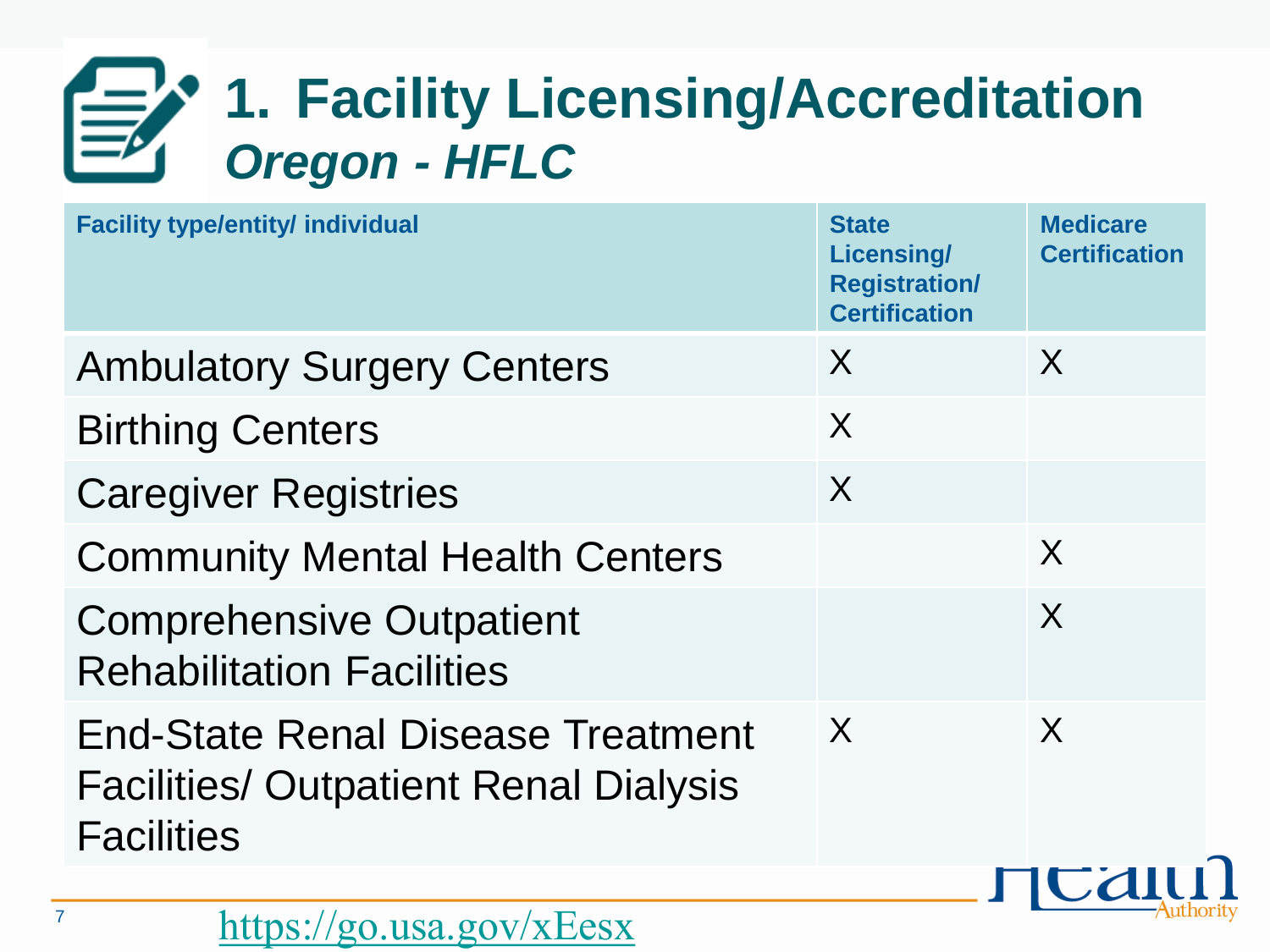## **1. Facility Licensing/Accreditation** *Oregon - HFLC*

| <b>Facility type/entity/ individual</b>   | <b>State Licensing/</b><br><b>Registration/</b><br><b>Certification</b> | <b>Medicare</b><br><b>Certification</b> |
|-------------------------------------------|-------------------------------------------------------------------------|-----------------------------------------|
| <b>Extended Stay Centers</b>              | X                                                                       |                                         |
| <b>Federally Qualified Health Centers</b> |                                                                         | X                                       |
| <b>Hemodialysis Technicians</b>           | $\sf X$                                                                 |                                         |
| <b>Home Health Agencies</b>               | X                                                                       | $\sf X$                                 |
| <b>Hospice Agencies</b>                   | X                                                                       | $\sf X$                                 |
| <b>Hospitals</b>                          | X                                                                       | $\sf X$                                 |
| <b>In-Home Care Agencies</b>              | X                                                                       |                                         |
|                                           |                                                                         |                                         |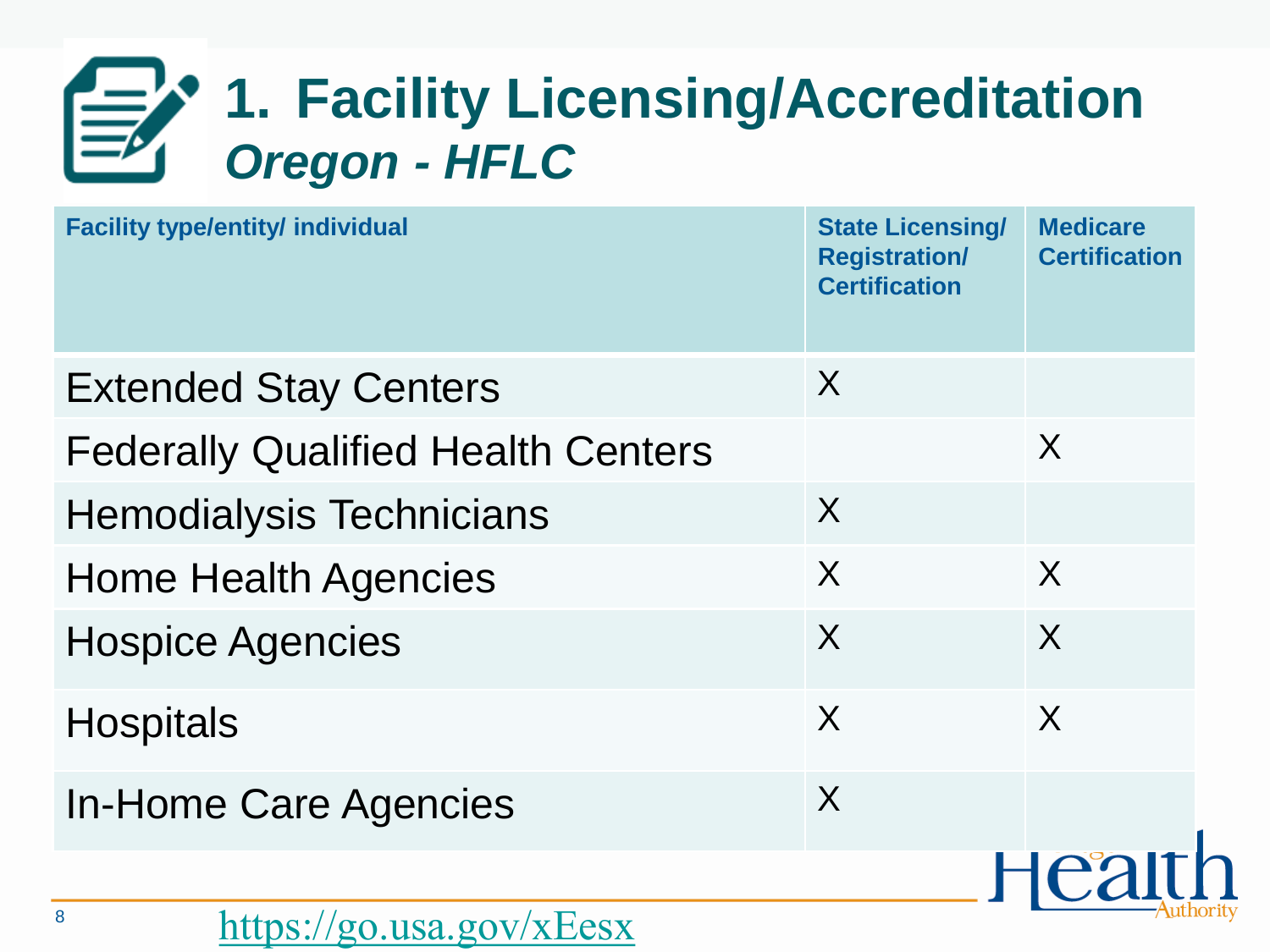## **1. Facility Licensing/Accreditation** *Oregon - HFLC*

| <b>Facility type/entity/ individuals</b>                                  | <b>State Licensing/</b><br><b>Registration/</b><br><b>Certification</b> | <b>Medicare</b><br><b>Certification</b> |
|---------------------------------------------------------------------------|-------------------------------------------------------------------------|-----------------------------------------|
| <b>Nontransplant Anatomical Research</b><br><b>Recovery Organizations</b> | X                                                                       |                                         |
| <b>Organ Procurement Organizations</b>                                    | X                                                                       |                                         |
| <b>Outpatient Physical Therapy or</b><br><b>Speech Pathology</b>          |                                                                         | X                                       |
| <b>Portable X-Ray Suppliers</b>                                           |                                                                         | X                                       |
| <b>Rural Health Clinics</b>                                               |                                                                         | X                                       |
| <b>Special Inpatient Care Facilities</b>                                  | X                                                                       |                                         |
|                                                                           |                                                                         |                                         |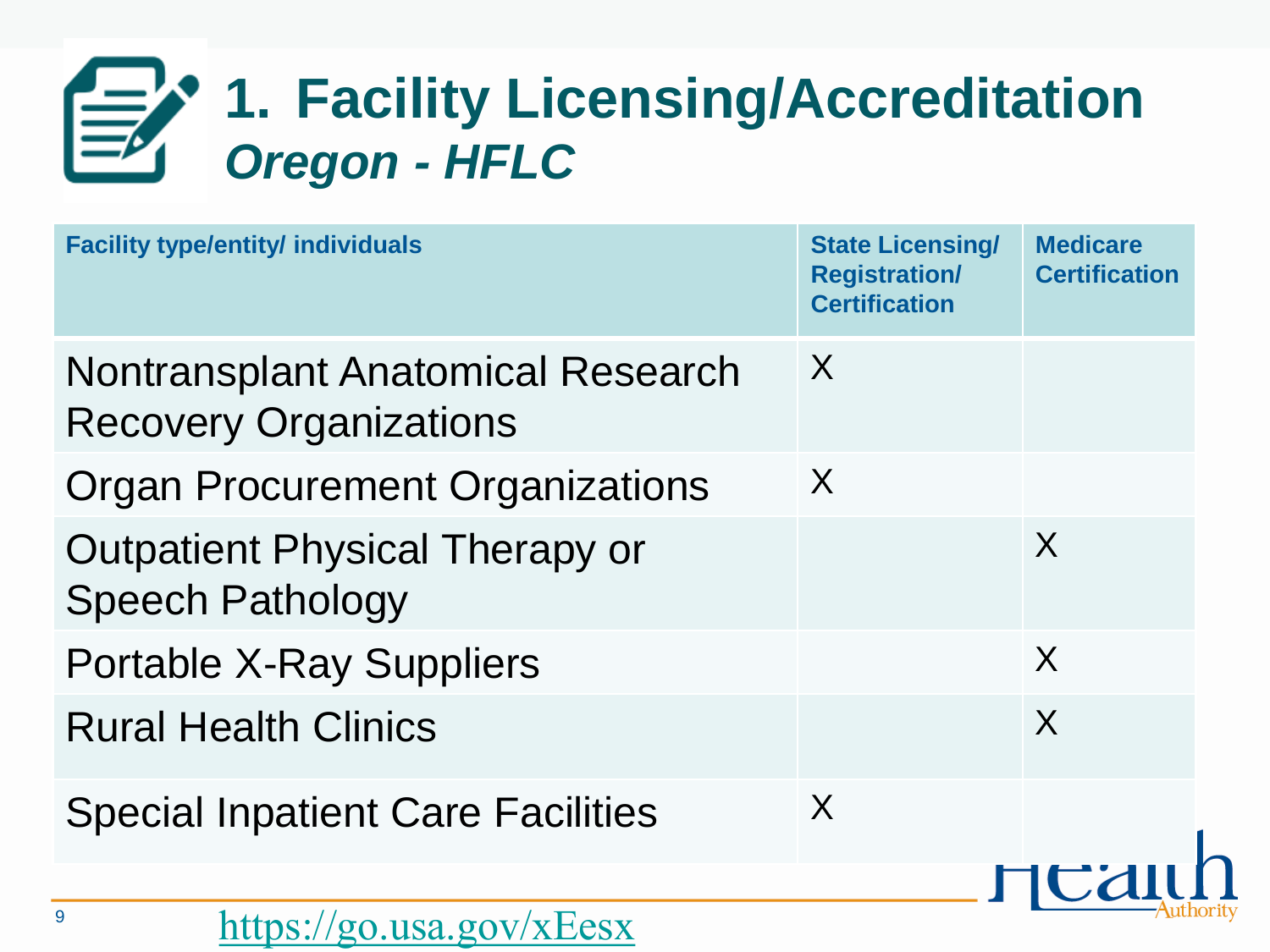## **2. Healthcare Provider Training Licensure, and Certification**  *Example*

- A medical technician in a pediatric clinic is giving influenza vaccine to children uses a pre-filled adult dose
	- Gives half to the child
	- Removes the needle
	- Saves the half-filled syringe, unlabeled in a box in the refrigerator to be used on another child
		- Children at risk.
		- Technician at risk
- The state and local health departments help oversee a patient notification effort which generates significant media attention.

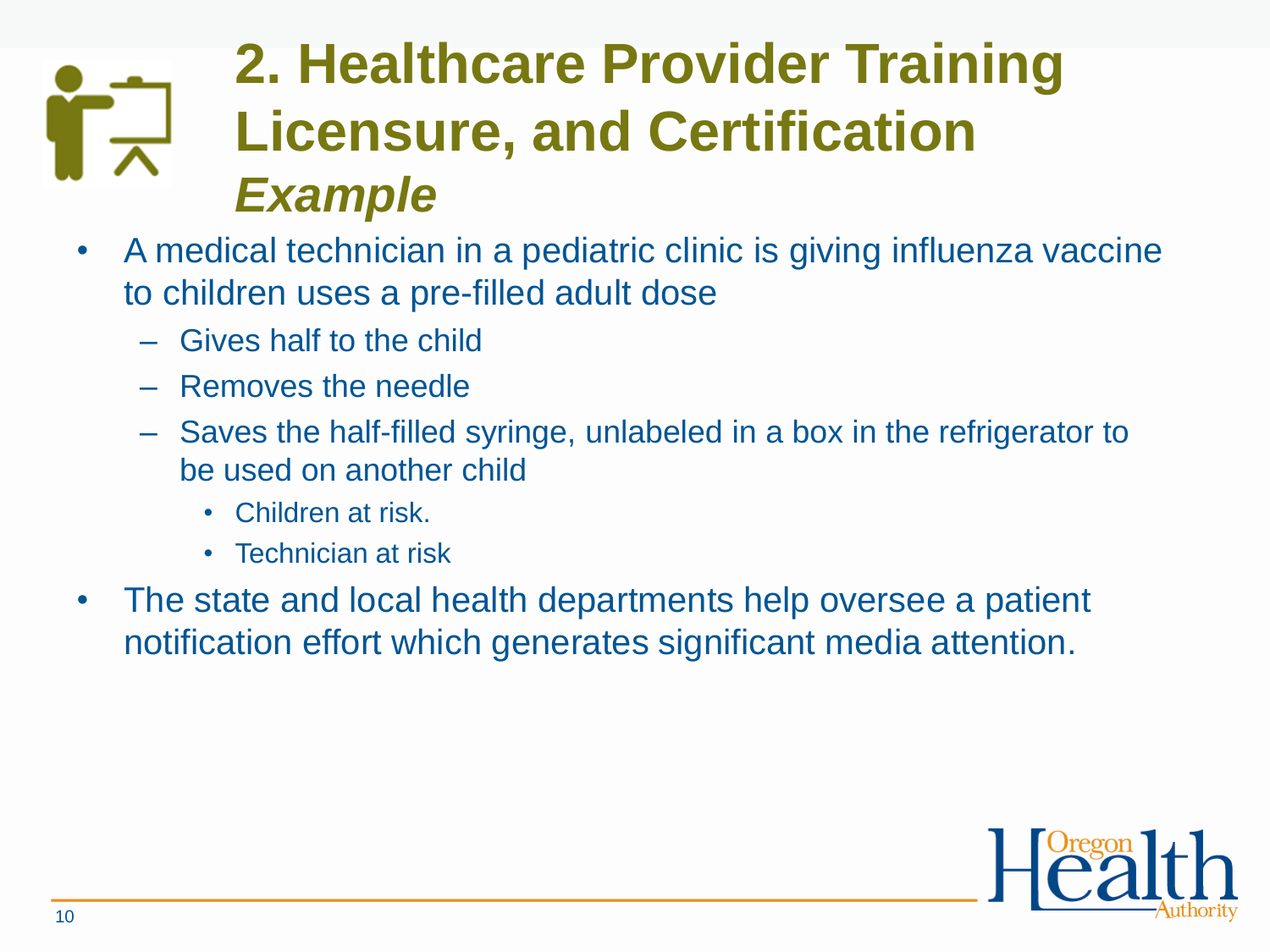## **2. Healthcare Provider Training Licensure, and Certification**  *Overview*

### **Benefits**

- Keep providers up to date
- Maintain safety
- Keep up with high turnover

### Area of concern: Injection safety

- Preparing and administering injections loosely governed by state physician and or/or nurse practice standards
- Drug compounding may be done by unqualified staff

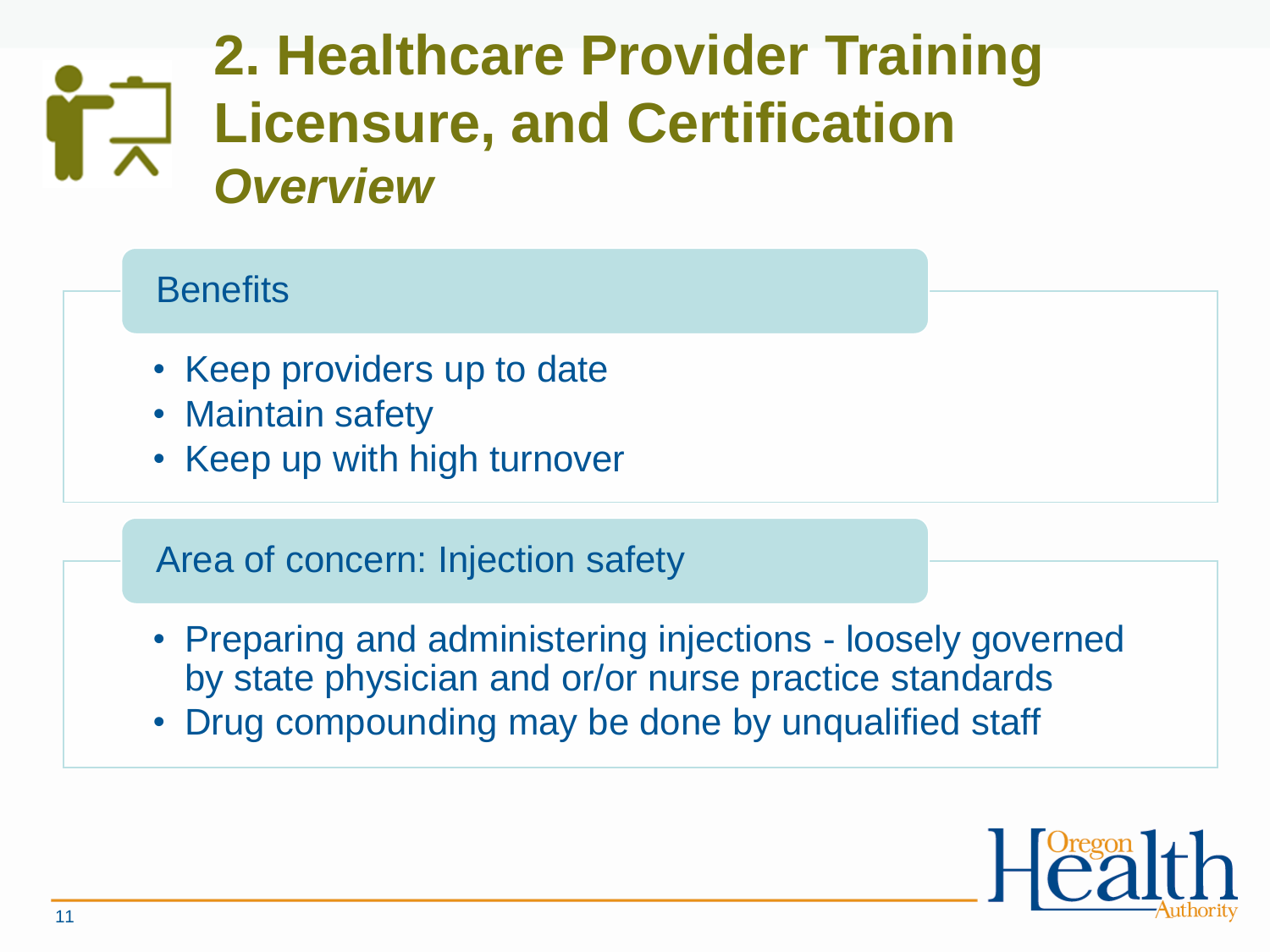## **CDC's One & Only Campaign**



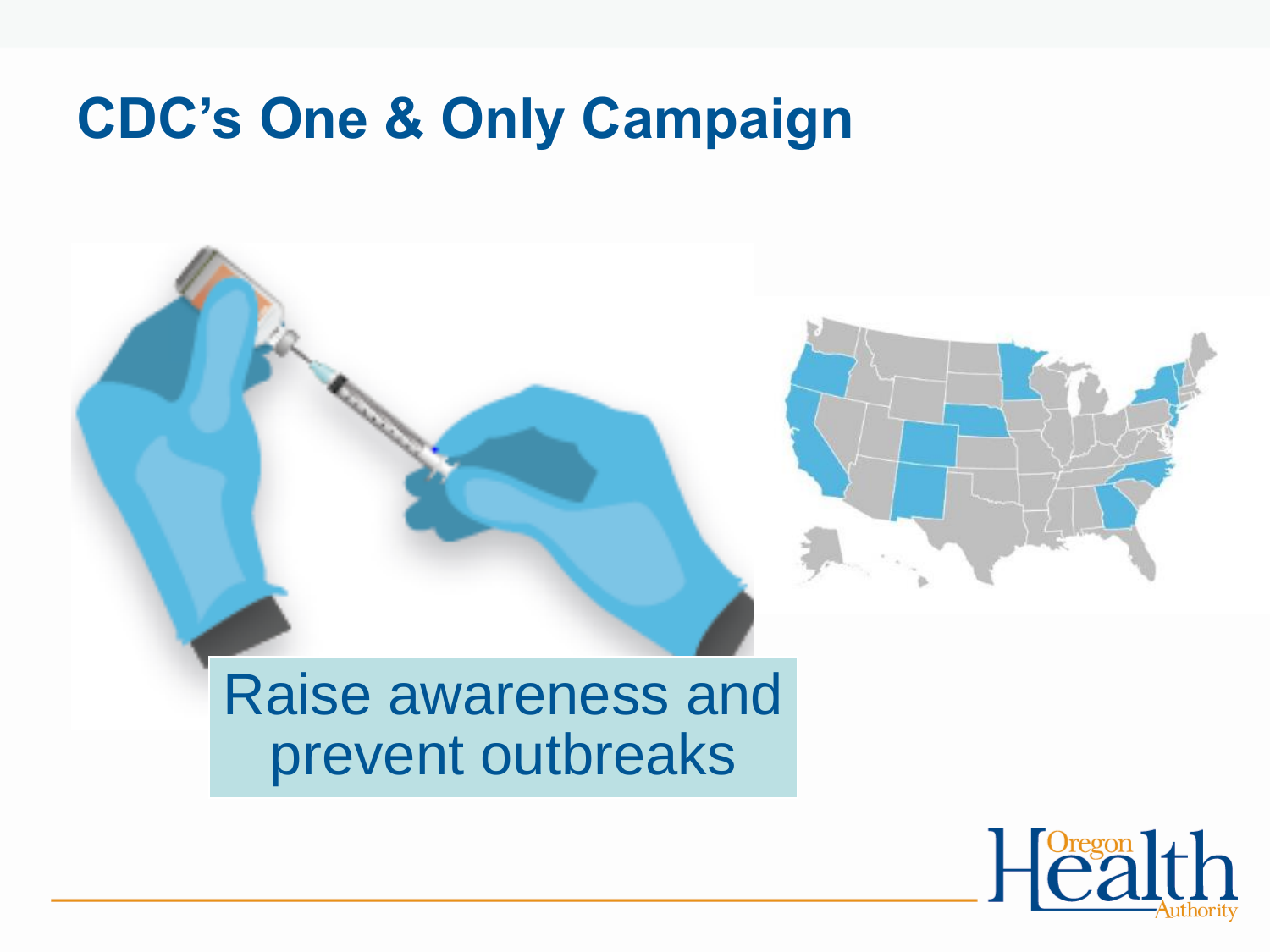## **INJECTION SAFETY CHECKLIST**

The following Injection Safety checklist items are a subset of items that can be found in the CDC Infection Prevention Checklist for Outpatient Settings: Minimum Expectations for Safe Care.

The checklist, which is appropriate for both inpatient and outpatient settings, should be used to systematically assess adherence of healthcare providers to safe injection practices. Assessment of adherence should be conducted by direct observation of healthcare personnel during the performance of their duties.

| <b>Injection Safety</b>                                                                                                                                                                                                                                                         | <b>Practice</b> | If answer is No, document plan<br><b>Performed?</b> for remediation |
|---------------------------------------------------------------------------------------------------------------------------------------------------------------------------------------------------------------------------------------------------------------------------------|-----------------|---------------------------------------------------------------------|
| Proper hand hygiene, using alcohol-based hand rub or<br>soap and water, is performed prior to preparing and<br>administering medications.                                                                                                                                       | Yes No          |                                                                     |
| Injections are prepared using aseptic technique in a clean<br>area free from contamination or contact with blood, body<br>fluids, or contaminated equipment.                                                                                                                    | Yes No          |                                                                     |
| Needles and syringes are used for only one patient (this<br>includes manufactured prefilled syringes and cartridge<br>devices such as insulin pens).                                                                                                                            | Yes No          |                                                                     |
| The rubber septum on a medication vial is disinfected<br>with alcohol prior to piercing.                                                                                                                                                                                        | Yes No          |                                                                     |
| Medication vials are entered with a new needle and a<br>new syringe, even when obtaining additional doses for<br>the same patient.                                                                                                                                              | Yes No          |                                                                     |
| Single-dose or single-use medication vials, ampules, and<br>bags or bottles of intravenous solution are used for only<br>one patient.                                                                                                                                           | Yes No          |                                                                     |
| Medication administration tubing and connectors are<br>used for only one patient.                                                                                                                                                                                               | Yes No          |                                                                     |
| Multi-dose vials are dated by healthcare when they are<br>first opened and discarded within 28 days unless the<br>manufacturer specifies a different (shorter or longer) date<br>for that opened vial.<br>Note: This is different from the expiration date printed on the vial. | Yes No          |                                                                     |
| Multi-dose vials are dedicated to individual patients<br>whenever possible.                                                                                                                                                                                                     | Yes No          |                                                                     |
| Multi-dose vials to be used for more than one patient are<br>kept in a centralized medication area and do not enter<br>the immediate patient treatment area (e.g., operating<br>room, patient room/cubicle).<br>Note: If multi-dose vials enter the immediate patient treatment | Yes No          |                                                                     |
| area, they should be dedicated for single-patient use and<br>discarded immediately after use.                                                                                                                                                                                   |                 |                                                                     |

The One & Only Campaign is a public health effort to eliminate For the latest news and updates, follow us on Twitter @injectionsafety<br>and Facebook/OneandOnlyCampaign. unsafe medical injections. To learn more about safe injection practices, please visit OneandOnlyCampaign.org.

<mark>VE</mark> NEEDLE,<br>VE SYRINGE, **NLY ONE TIME.** in ang pang-

This material was developed by CDC. The One & Only Campaign is made possible by a partnership between the CDC Foundation and Lilly USA, LLC.

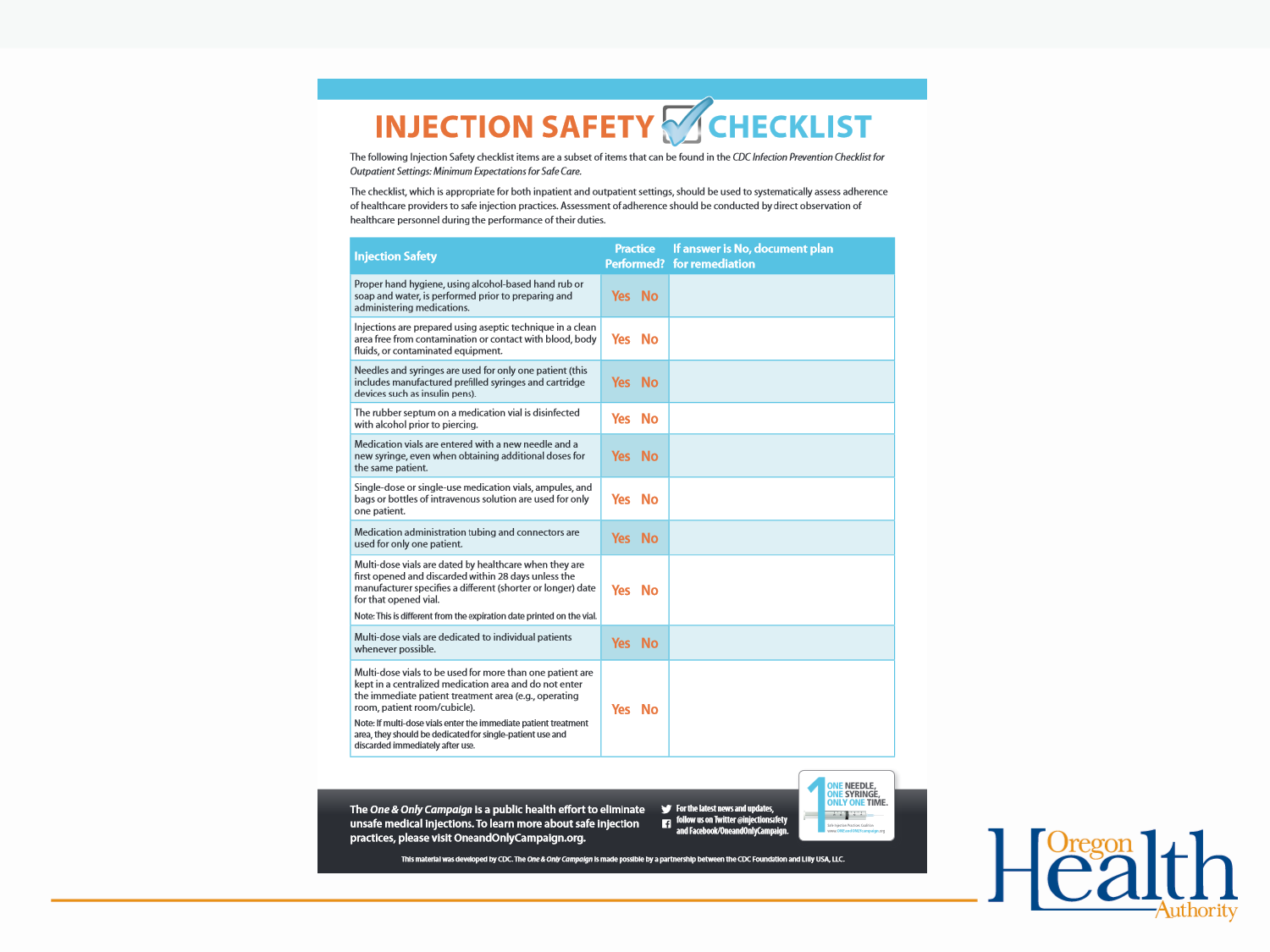### **Free online and print resources via CDC-INFO**

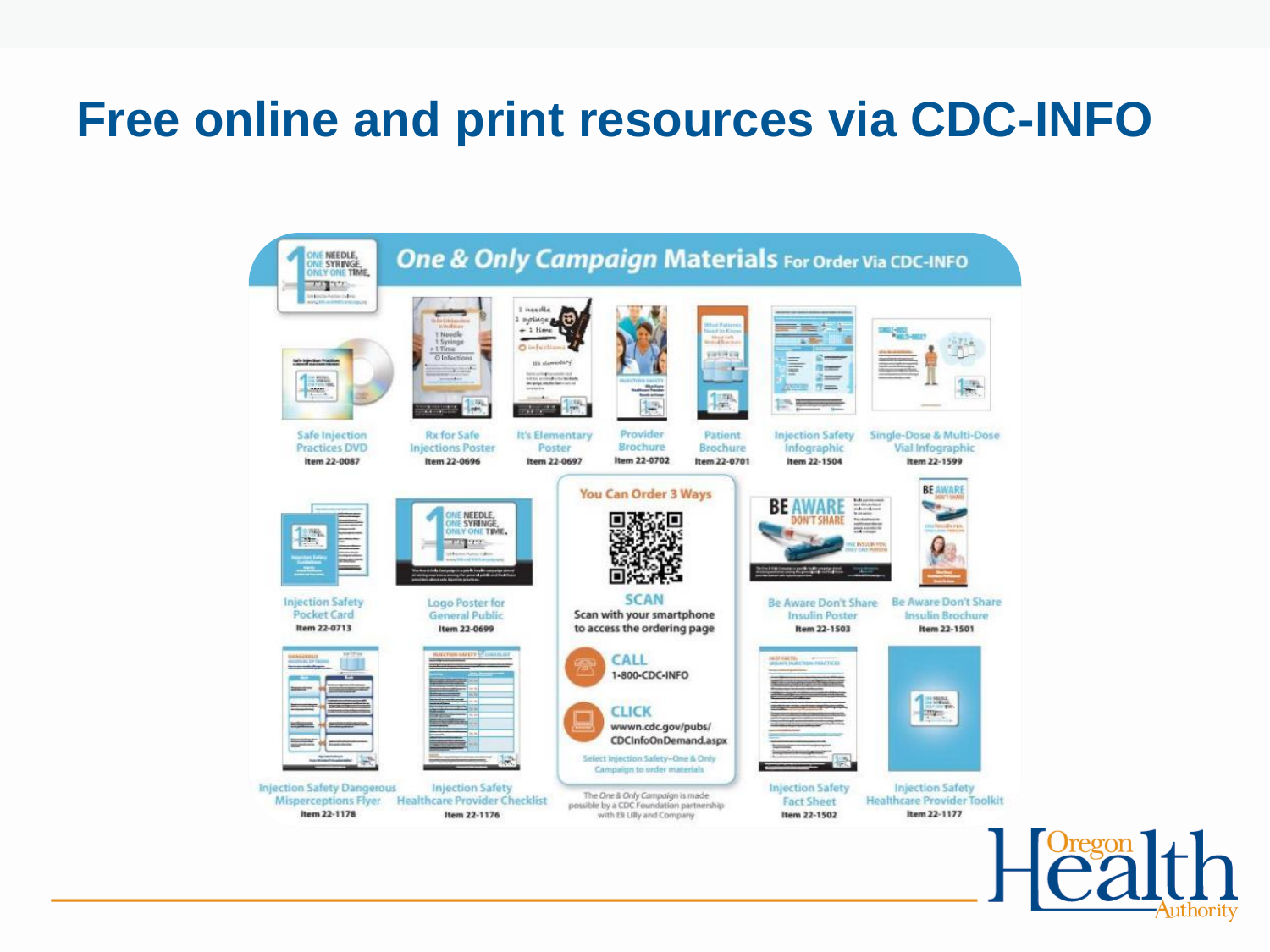## **OHA's Injection and Needle Safety Toolkit**

## **Goals**

Share resources on injections and needle use

Encompass diverse practice settings and care types

Injection and Needle Safety Toolkit

Although injections and needle use in professional settings are generally safe, unsafe practices do happen and may cause serious harm.

Unsafe practices, like reusing vials or syringes, have the potential to spread disease by cross-contaminating body fluids. Since 2001, more than 150,000 people in the U.S. have been notified of potential exposure to viral hepatitis and HIV due to lapses in injection and needle safety.

#### Do your part. Three ways to help stop these infections!

- 1. Join the One & Only Campaign! This campaign is led by the Centers for Disease Control and Prevention (CDC) and the Safe Injection Practices Coalition (SIPC) and raises awareness about safe injection practices.
- 2. Learn about best practices by using this toolkit
- 3. Share what you learn from the toolkit with those in your workplace.

Disclaimer. The resources below contain overlapping information on best practices, but are by no means comprehensive, as new resources continually emerge. In addition, the links provided do not serve as an endorsement of the organizations.

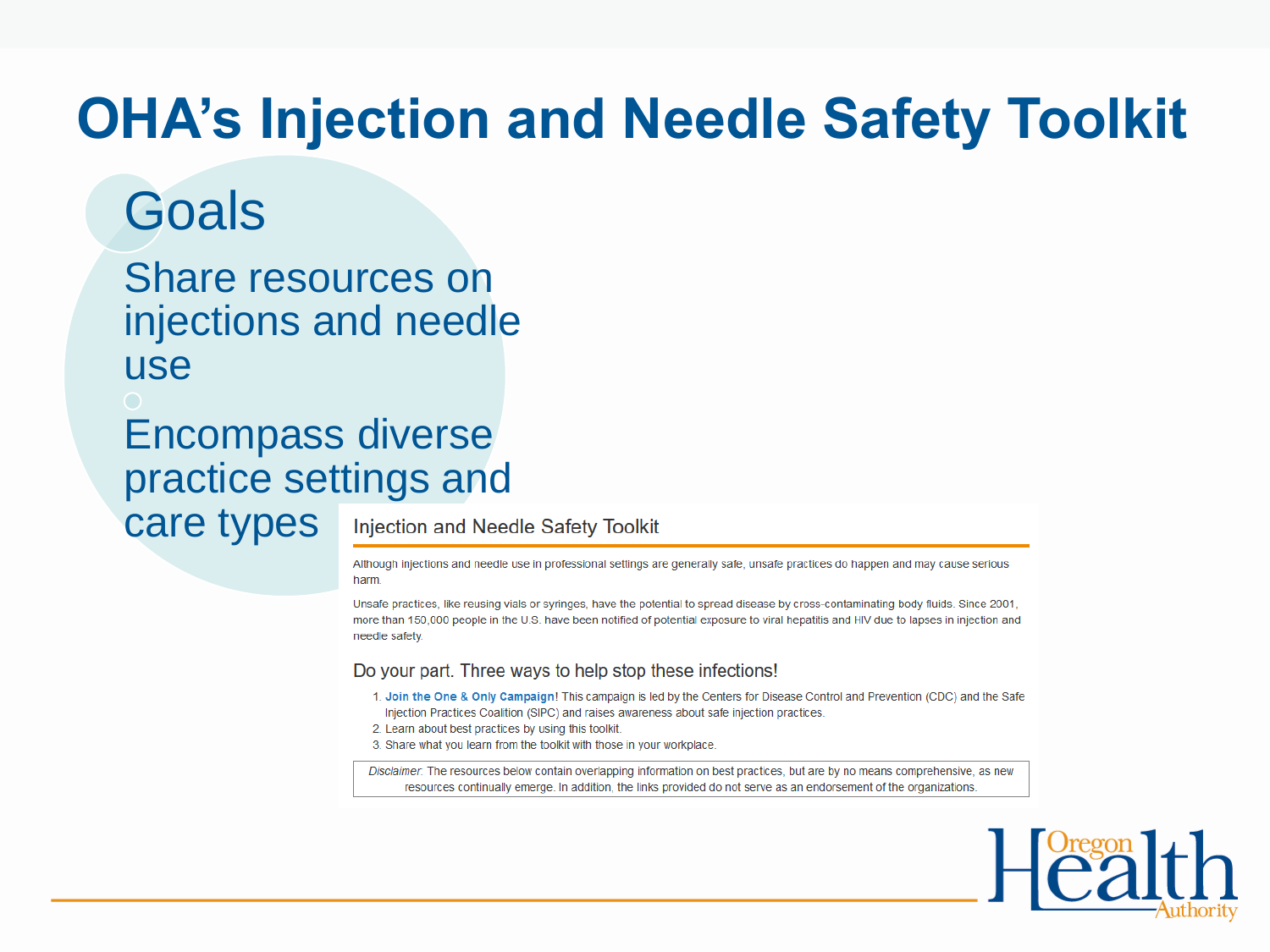### Toolkit Contents

#### For the Public

- . What to know about receiving healthcare involving needles
- At-home injections and needle use

#### **For Health Professionals**

- Guidelines and Recommendations
- Aseptic Technique
- Needle Safety
- Medication and Treatment Management
- Diabetes Care
- Reports of Disease Transmission
- Specialty Specific Resources
- Additional Resources
- References

### Feedback

. We want to hear from you! Let us know what you think about this toolkit by completing this quick feedback form.

### [https://www.oregon.gov/oha/PH/DISEASESCONDITIONS/COMMUNI](https://www.oregon.gov/oha/PH/DISEASESCONDITIONS/COMMUNICABLEDISEASE/HAI/PREVENTION/Pages/one-and-only.aspx) CABLEDISEASE/HAI/PREVENTION/Pages/one-and-only.aspx

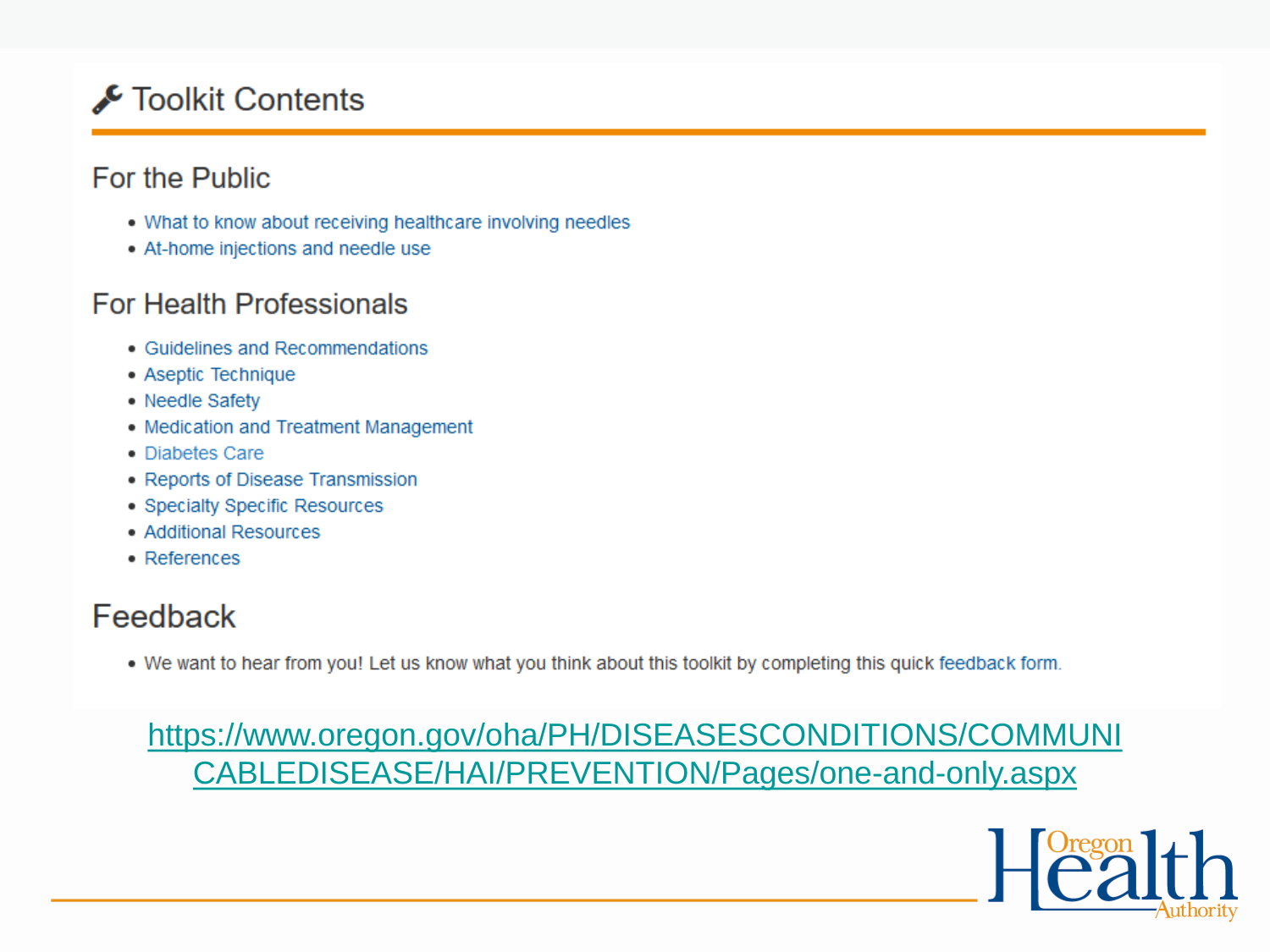## **2. Healthcare Provider Training Licensure, and Certification**  *Oregon*

CDC's Guideline for Isolation Precautions

- Focus on minimum infection prevention expectations for safe care in outpatient settings
- <https://go.usa.gov/xEMbS>

Oregon Administrative Rule 333-019-0061

- Effective 1/1/18
- Requires all licensed healthcare providers to adhere to Standard Precautions as defined in the CDC guideline
- <https://go.usa.gov/xEMbZ>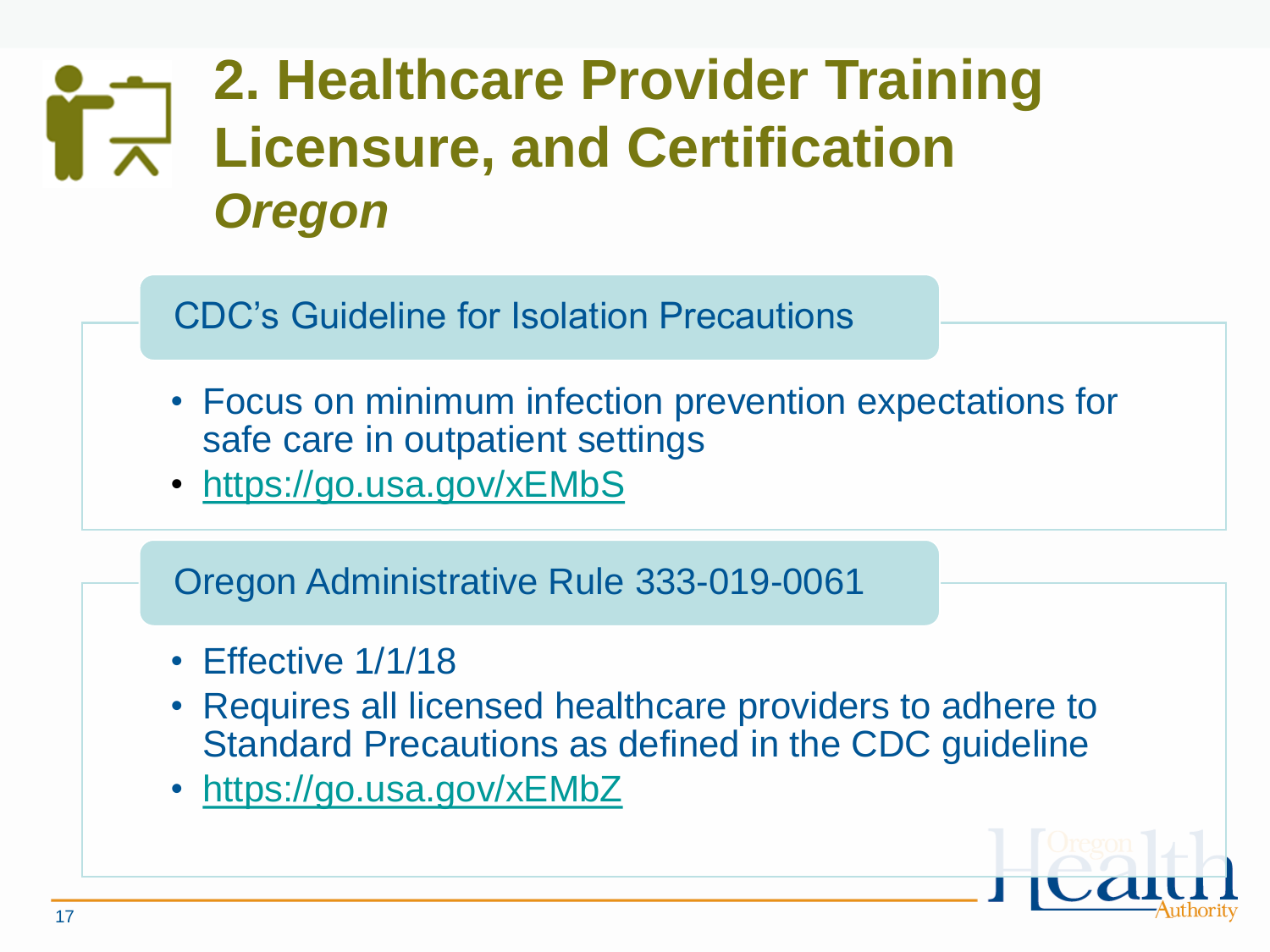## **2. Healthcare Provider Training**   $\Gamma$ <sup>-1</sup> Licensure, and Certification *Oregon - HLO*

#### **Healthcare Licensure Office boards**

| <b>Advisory Council on Hearing Aids</b>              | <b>Board of Electrologists and Body Art</b><br><b>Practitioners</b>                         |
|------------------------------------------------------|---------------------------------------------------------------------------------------------|
| <b>Art Therapy Program</b>                           | <b>Board of Licensed Dietitians</b>                                                         |
| <b>Behavior Analysis Regulatory Board</b>            | <b>Environmental Health Registration Board</b>                                              |
| <b>Board of Athletic Trainers</b>                    | <b>Lactation Consultant Program</b>                                                         |
| <b>Board of Certified Advanced Estheticians</b>      | <b>Long Term Care Administrators Board</b>                                                  |
| <b>Board of Cosmetology</b>                          | <b>Music Therapy Board</b>                                                                  |
| <b>Board of Denture Technology</b>                   | <b>Respiratory Therapist and</b><br>Polysomnographic Technologist<br><b>Licensing Board</b> |
| <b>Board of Direct Entry Midwifery</b>               | <b>Sex Offender Treatment Program</b>                                                       |
| $http://www.org9997992/6h0/hh/ho/n0999/indoy. 2999/$ |                                                                                             |

<https://www.oregon.gov/oha/ph/hlo/pages/index.aspx>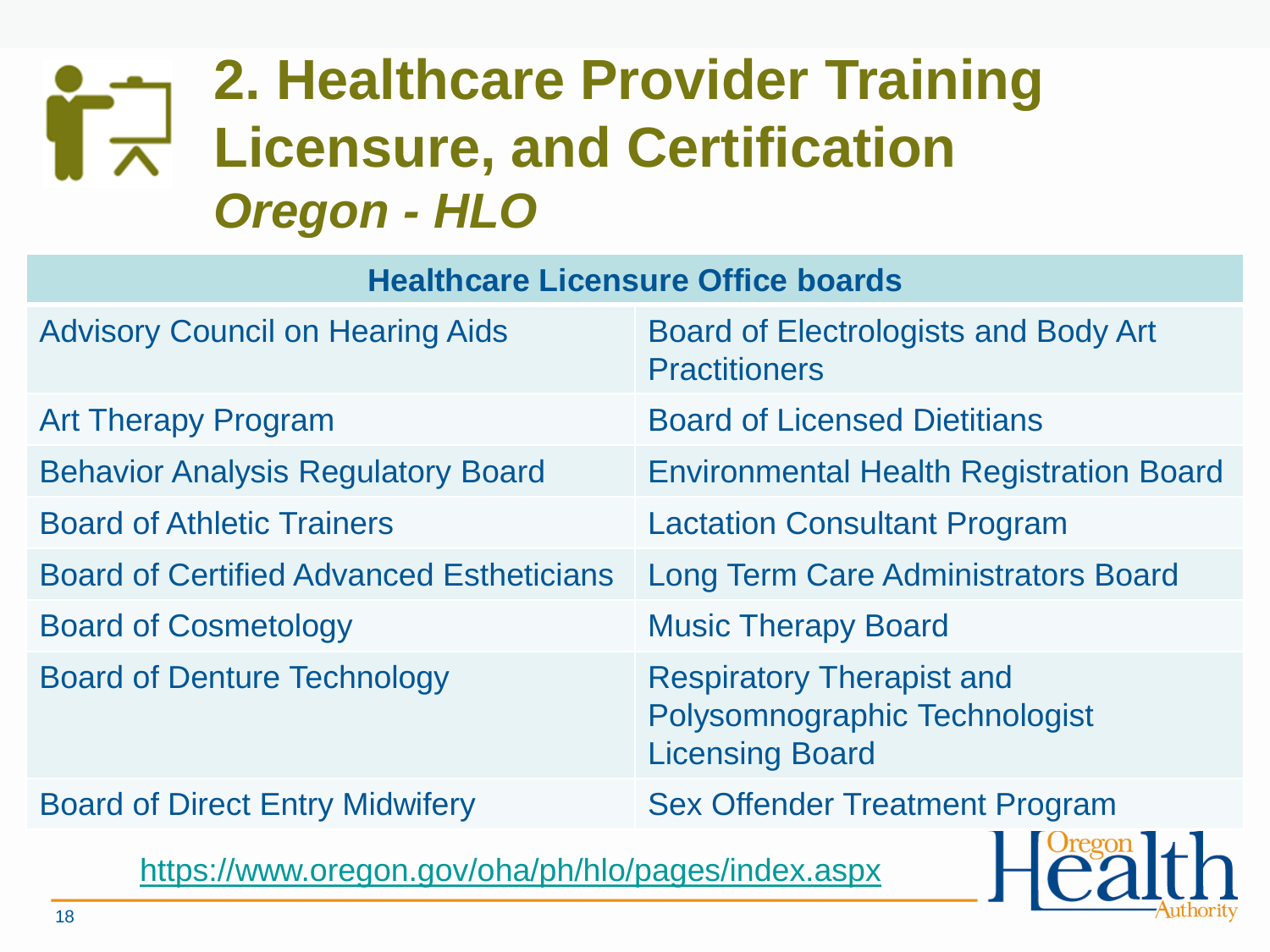### **2. Healthcare Provider Training**   $\mathbf{r}_{\mathbf{x}}$ **Licensure, and Certification**  *Oregon - HCRQI*

#### **Healthcare-related Licensing Boards**

| <b>Emergency Medical Services &amp; Trauma</b><br><b>Systems</b> | <b>Oregon Board of Chiropractic</b><br><b>Examiners</b>                            |
|------------------------------------------------------------------|------------------------------------------------------------------------------------|
| <b>Oregon Board of Dentistry</b>                                 | <b>Oregon Board of Licensed Professional</b><br><b>Counselors &amp; Therapists</b> |
| <b>Oregon Board of Medical imaging</b>                           | <b>Oregon Board of Nursing</b>                                                     |
| <b>Oregon Board of Optometry</b>                                 | <b>Oregon Board of Pharmacy</b>                                                    |
| <b>Oregon Board of Physiologist</b><br><b>Examiners</b>          | <b>Oregon Medical Board</b>                                                        |

<https://go.usa.gov/xEMDJ>

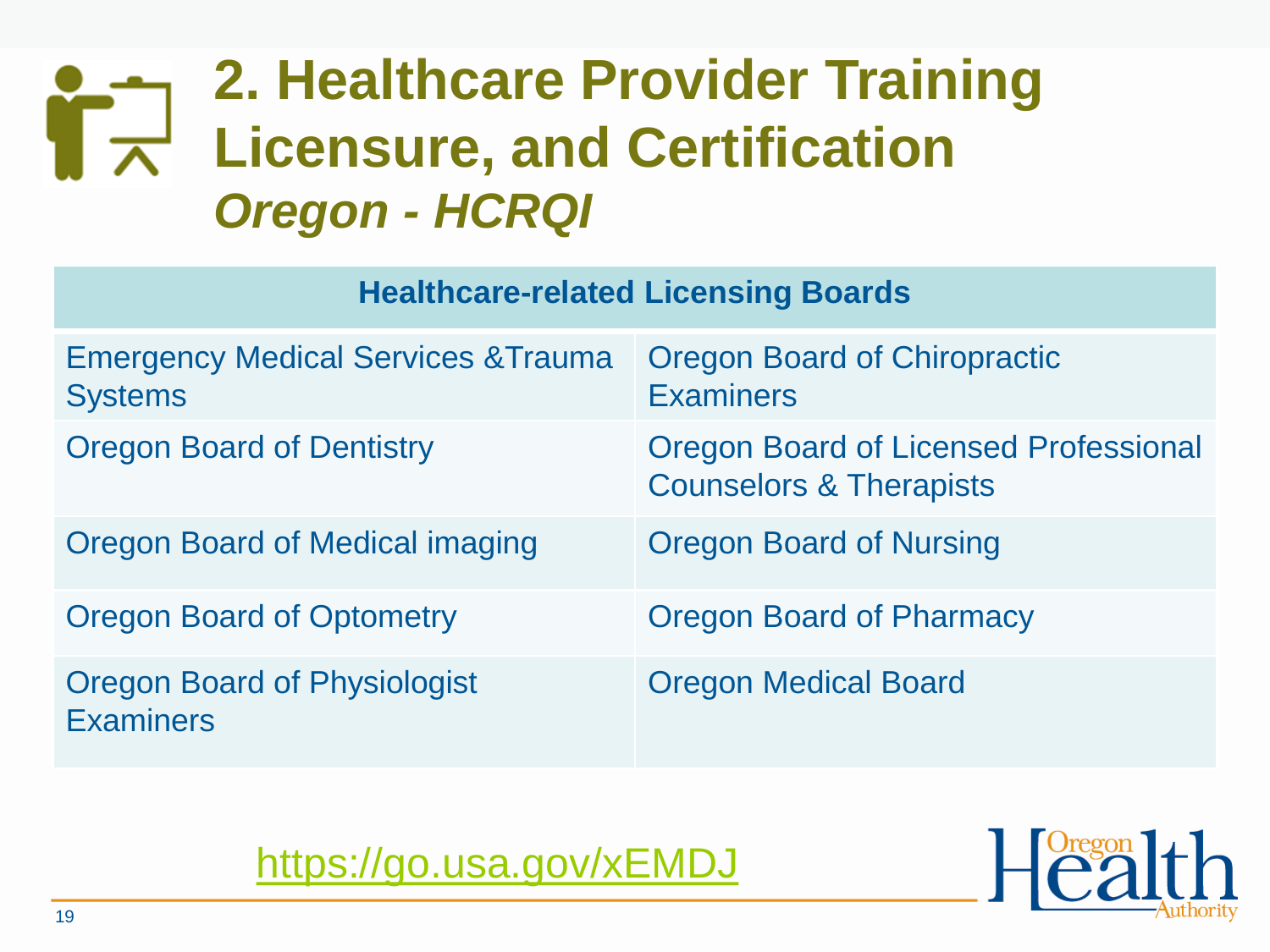

### **Benefits**

• Help us pick up on outbreaks or lapses in patient safety

### Role of ACDP

- Monitor reported data
- Provide training and technical assistance
- Update reporting requirements

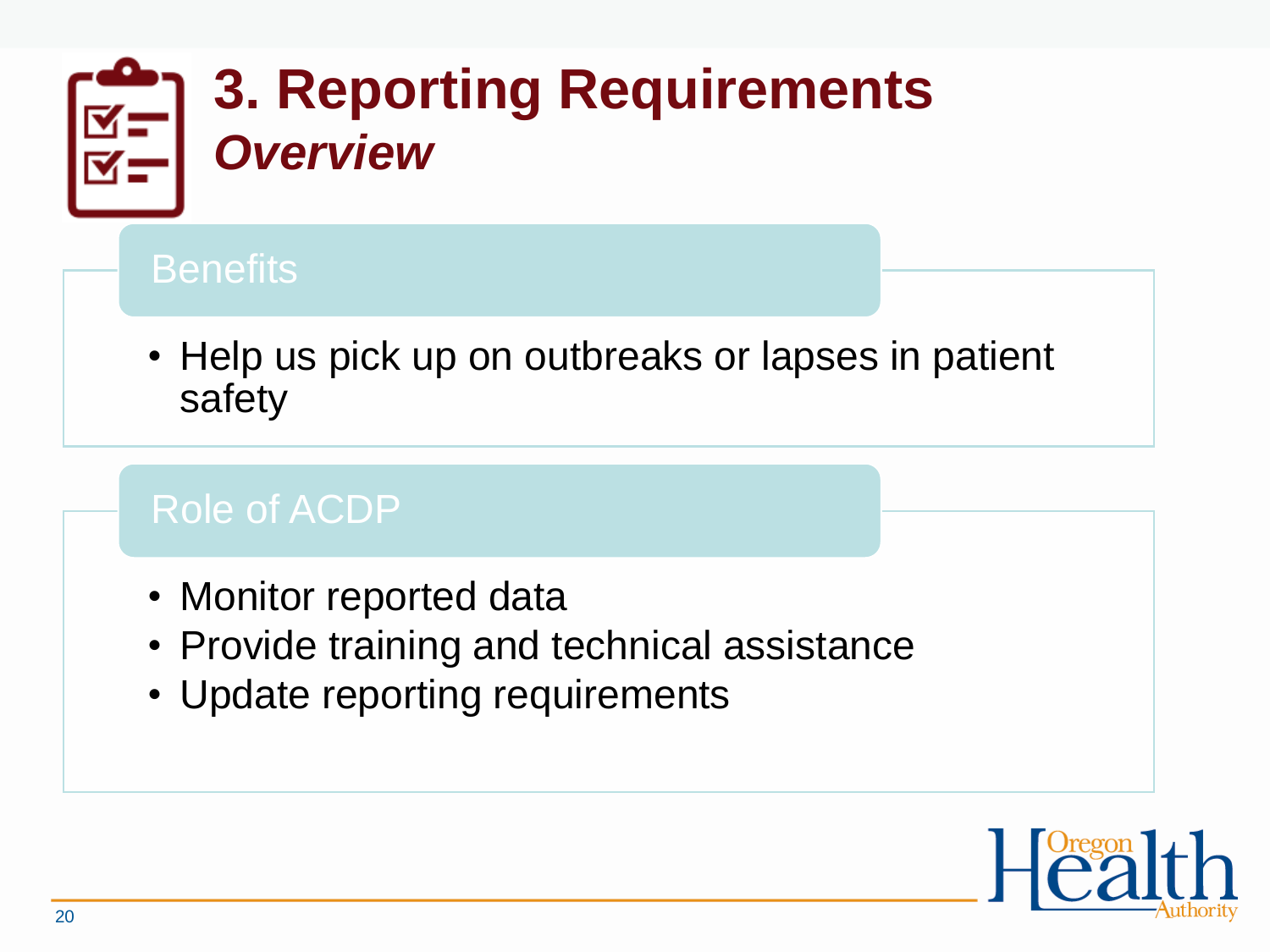## **3. Reporting Requirements** *Reportable Diseases in Oregon*

- List of reportable diseases in Oregon
	- Immediately reportable,
	- Report within 24 hours,
	- Report within 1 working day,
	- Report within 7 working days
- Diseases reported to local health departments (LHDs) for investigation
	- Most facilities rely on electronic laboratory reporting
	- MDs and laboratorians also call LHDs
- To request a poster:
	- Call 971-673-1111 or
	- Email OHD.ACDP@dhsoha.state.or.us



#### OREGON PUBLIC HEALTH DIVISION REPORTING FOR

Diphtheria

diuenza (novel

y law,' Oregon clinicians must report diagnoses of the specified infections, diseases and conditions<br>listed on this poster. Both lab-confirmed and clinically suspect cases are reportable. The parallel system of lab reporting does not obviate the clinician's obligation to report. Some conditions (e.g., uncommon illness of public health significance, animal bites, hemolytic uremic syndrome (HUS), pesticide poisoning. disease outbreaks) are rarely, if ever, identified by labs. We depend on clinicians to report.

Reports should be made to the patient's local health department<sup>2</sup> of residence and include at least the patient's name, home address, phone number, date of birth, sex, diagnosis and date of symptom onset. Most reports should be made within one working day of the diagnosis, but there are several important exceptions - please refer to the list on this poster.

Disease reporting enables appropriate public health follow-up for your patients, helps identify outbreaks, provides a better understanding of morbidity patterns, and may even save lives. Remember that HIPAA does not prohibit you from reporting protected health information to public health authorities for the purpose of preventing or controlling diseases, including public health surveillance and investigations.<sup>3</sup>

#### CIVIL PENALTIES FOR VIOLATIONS OF OREGON **REPORTING LAW**

A civil penalty may be imposed against a person or entity for a violation of any provision in OAR Chapter 333. Division 18 or 19.<sup>4</sup> These regulations include the requirements to report the diseases listed on this poster, along with related data: and to connerate with local and state public health authorities in their investigation and control of reportable diseases. Civil penalties shall be imposed as follows:

. Einet violation \$100, connect violation \$200

**New reportables are highlighted.** WITHIN ONE LOCAL HEALTH AUTHORITY WORKING DAY

Amebic infections<sup>6</sup> **IMMEDIATELY** (central nervous system only) Anaplasmosis (Anaplasma) Anthrax (Bacillus anthracis) Animal bites (of humans) **Bacillus cereus biovar anthracis** Arthropod vector-borne disease Botulism (Clostridium botulinum) tick fever, dengue, Heartland virus Lead poisoning \* **Brucellosis (Brucella)** infection. Kyasanur Forest disease. Cholera (Vibrio cholerae St. Louis encephalitis. Western O1. O139, or toxinenio equine encephalitis, etc.) Babesiosis (Babesia) **Campylobacteriosis Fastern equine encephalitis** (Campylobacter) Glanders (Burkholderia mallei Chancroid (Haemophilus ducreyi) lemorrhagic fever caused by **Chlamydiosis** .<br>viruses of the filovirus (e.g., Ebok<br>Marburg) or arenavirus (e.g., (Chlamydia trachomatis; lymphogranuloma venereum) Lassa, Machupol families Coccidioidomycosis (Coccidioides) Creutzfeldt-Jakob disease (CJD) and other transmissible spongiform encephalopathies aused by marine microorganis Cryptococcosis (Cryptococcus) or their byproducts (e.g., paralyti Cryptosporidiosis sh poisoning, domoic acid (Cryptosporidium) ntoxication ciouatera scombroji Cyclosporosis (Cyclospora cayetanensis) **Ehrlichiosis (Ehrlichia)** Enterobacteriaceae family **Planue (Versinia nestis** isolates that are resistant to any carbapenem antibiotic by current

**Hepatitis D (delta) Hepatitis E** HIV infection (does not apoly to anonymous testing) and AIDS Influenza (laboratory-confirmed) (e.g., California encephalitis, Colorado death of a person <18 years of age Legionellosis (Legionella) Leptospirosis (Leptospira) Listeriosis (Listeria monocytogenes) Lyme disease (Borrelia burgdorferi) Malaria (Plasmodium) Mumns Non-tuberculous mycobacterial infection (non-respiratory)<sup>9</sup> Pertussis (Bordetella pertussis) Psittacosis (Chlamydia psittaci) Relapsing fever (Borrelia) **Rocky Mountain spotted fever** and other Rickettsia (except louse-borne typhus, which is immediately reportable) Salmonellosis (Salmonella) including typhoid) Shigellosis (Shigella) Syphilis (Treponema pallidum)

#### <https://go.usa.gov/xE7Ce>

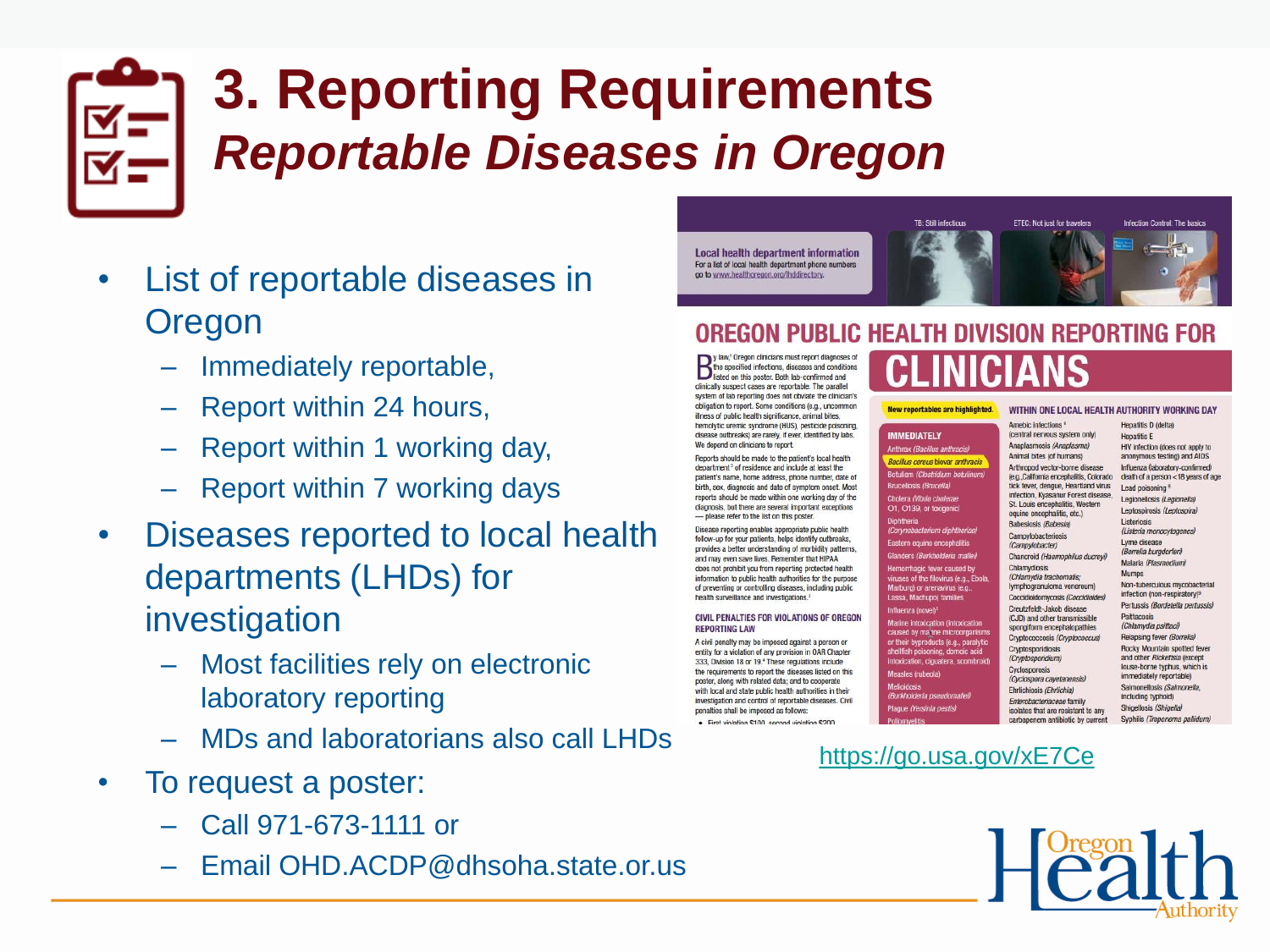## **3. Reporting Requirements** *LHD Responsibilities*

- LHDs are required to conduct routine case investigation
- Interview cases to obtain
	- Clinical information (e.g., diarrhea duration, hospitalizations)
	- Treatment information
	- Risk exposures (e.g., raw milk exposure)
	- Contact investigation (e.g., close contacts)
	- Vaccine status
- Investigative guidelines
	- <https://go.usa.gov/xEM8F>
- LHD reporting numbers
	- <https://go.usa.gov/xEM8H>

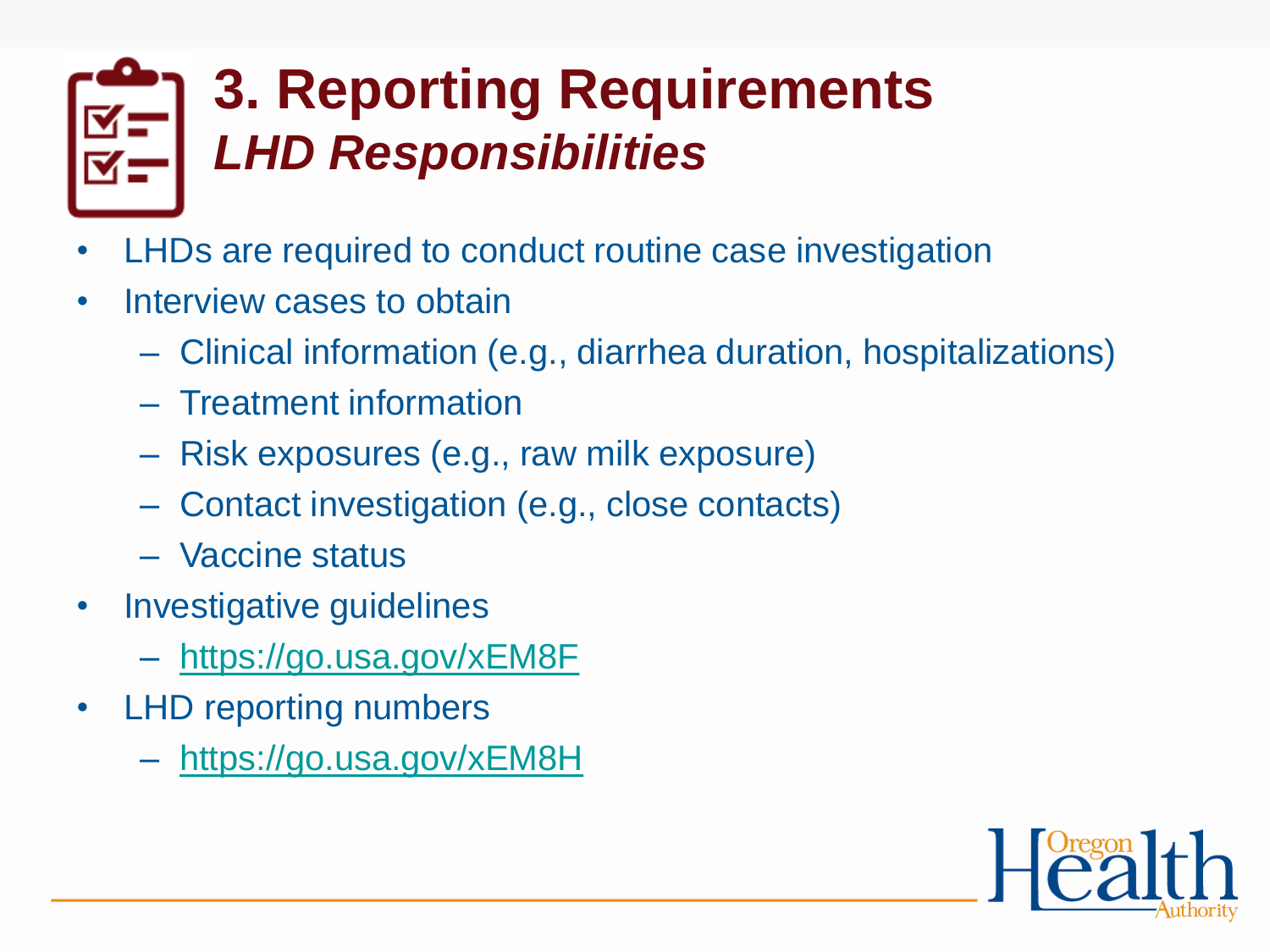

## **3. Reporting Requirements** *NHSN*

| <b>HAI MEASUREMENT TYPE</b>                              | <b>LONG-TERM CARE FACILITIES</b>                                                                                                  |                                                                                                             | <b>AMBULATORY SURGERY CENTERS</b>                                       |                                                                                     | <b>DIALYSIS FACILITIES</b>                                                     |                                                                                |
|----------------------------------------------------------|-----------------------------------------------------------------------------------------------------------------------------------|-------------------------------------------------------------------------------------------------------------|-------------------------------------------------------------------------|-------------------------------------------------------------------------------------|--------------------------------------------------------------------------------|--------------------------------------------------------------------------------|
|                                                          | <b>CMS</b><br><b>REQUIREMENTS<sup>2</sup></b>                                                                                     | <b>OREGON</b><br><b>REQUIREMENTS3</b>                                                                       | <b>CMS</b><br><b>REQUIREMENTS<sup>2</sup></b>                           | <b>OREGON</b><br><b>REQUIREMENTS3</b>                                               | <b>CMS</b><br><b>REQUIREMENTS<sup>2</sup></b>                                  | <b>OREGON</b><br><b>REQUIREMENTS3</b>                                          |
| <b>ANNUAL SURVEY</b>                                     | N/A                                                                                                                               | Evidence-based elements<br>of patient safety<br>performance annual<br>survey (2015)                         | N/A                                                                     | Evidence-based elements<br>of patient safety<br>performance annual<br>survey (2009) | N/A                                                                            | N/A                                                                            |
| <b>HEALTHCARE WORKER</b><br><b>INFLUENZA VACCINATION</b> | N/A                                                                                                                               | <b>Healthcare Worker</b><br>Influenza Vaccination<br><b>Survey (2010)</b>                                   | <b>Healthcare Worker</b><br>Influenza Vaccination<br>Survey (Oct. 2014) | <b>Healthcare Worker</b><br>Influenza Vaccination<br><b>Survey (2011)</b>           | <b>Healthcare Worker</b><br>Influenza Vaccination<br><b>Survey (Oct. 2015)</b> | <b>Healthcare Worker</b><br>Influenza Vaccination<br><b>Survey (Oct. 2015)</b> |
| <b>DIALYSIS EVENT</b>                                    | N/A                                                                                                                               | N/A                                                                                                         | N/A                                                                     | N/A                                                                                 | Dialysis event (2012)                                                          | Dialysis event (2013)                                                          |
| <b>OTHER</b>                                             | All minimum data set<br>(MDS) elements required<br>by the Skilled Nursing<br><b>Facility Prospective</b><br><b>Payment System</b> | All minimum data set<br>(MDS) elements including<br>urinary tract infection in<br>the last $30$ days (2012) | N/A                                                                     | N/A                                                                                 | N/A                                                                            | N/A                                                                            |

#### **ADDITIONAL MANDATORY REPORTING**

#### **Communication of Multidrug-resistant Organisms during Patient Transfer:**

When a referring healthcare facility transfers or discharges a patient who is infected or colonized with a multidrug-resistant organism (MDRO) or pathogen requiring Transmission-based Precautions, transfer documentation must include written notification of the infection or colonization to the receiving facility.<sup>7</sup>

Mandatory outbreak reporting: Healthcare facilities and providers are required to report outbreaks of HAIs including MDROs of public health significance and common source outbreaks.<sup>8</sup>

Multidrug-resistant organism (MDRO): an organism that causes human disease that has acquired antibiotic resistance, as listed and defined in the Centers for Disease Control and Prevention's Antibiotic Resistance Threats in the United States, 2013. MDROs include but are not limited to:

- Methicillin-resistant Staphylococcus aureus (MRSA) a)
- Vancomycin-resistant Enterococcus (VRE) b)
- Carbapenem-resistant Enterobacteriaceae (CRE) C)
- Multidrug-resistant Acinetobacter baumannii d)
- Multidrug-resistant Pseudomonas aeruginosa e)
- Drug-resistant Streptococcus pneumoniae f)
- Other Gram-negative bacteria producing extended-spectrum beta-lactamases (ESBL), g)
- Toxin-producing Clostridium difficile h)

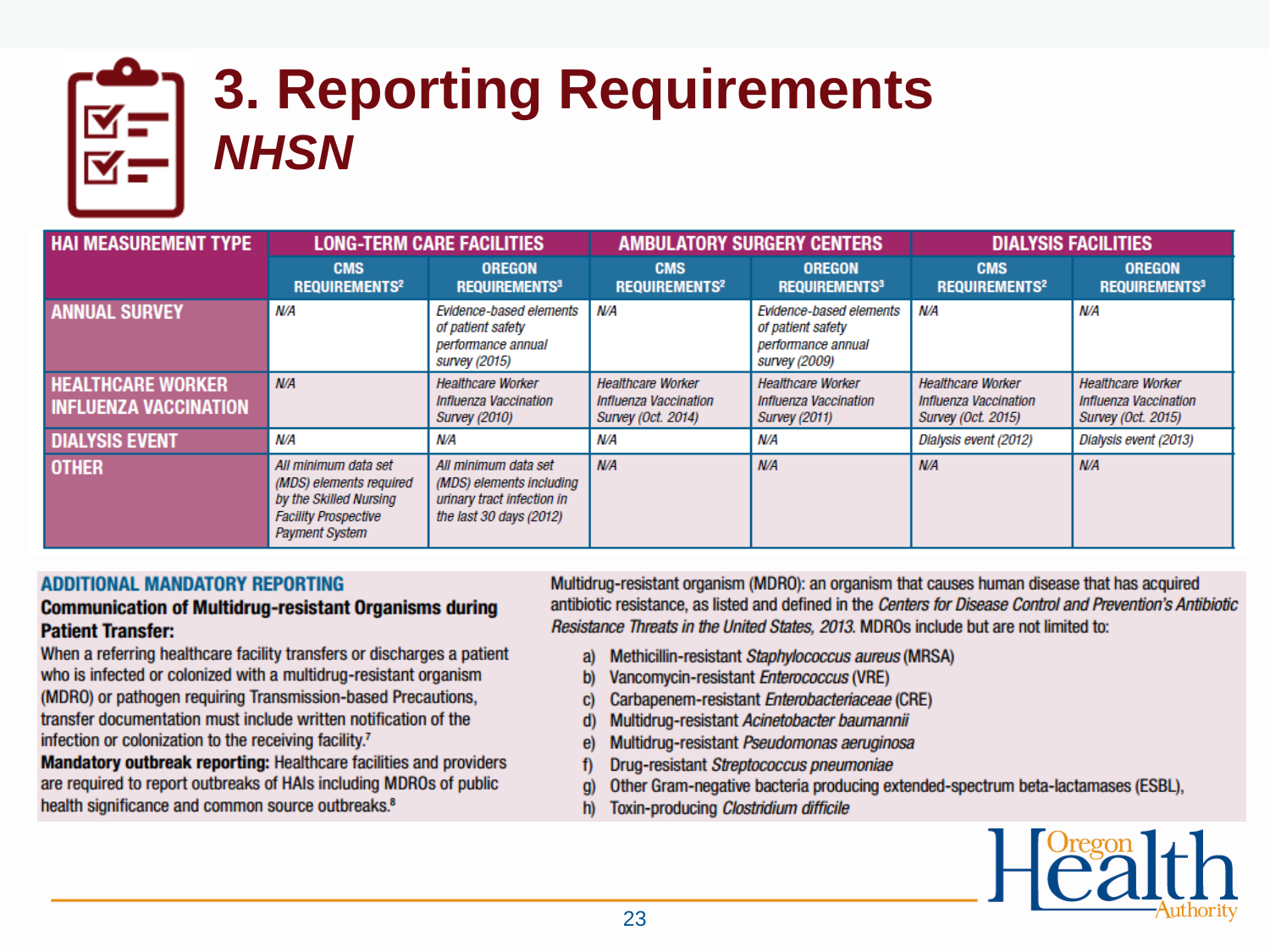### **4. Investigation Authorities I**uC *Why do we investigate outbreaks?*

### Purpose

- Determine the cause of disease
- Identify the source of infection
- Determine the mode of transmission
- Understand who is at risk
- Control and prevention

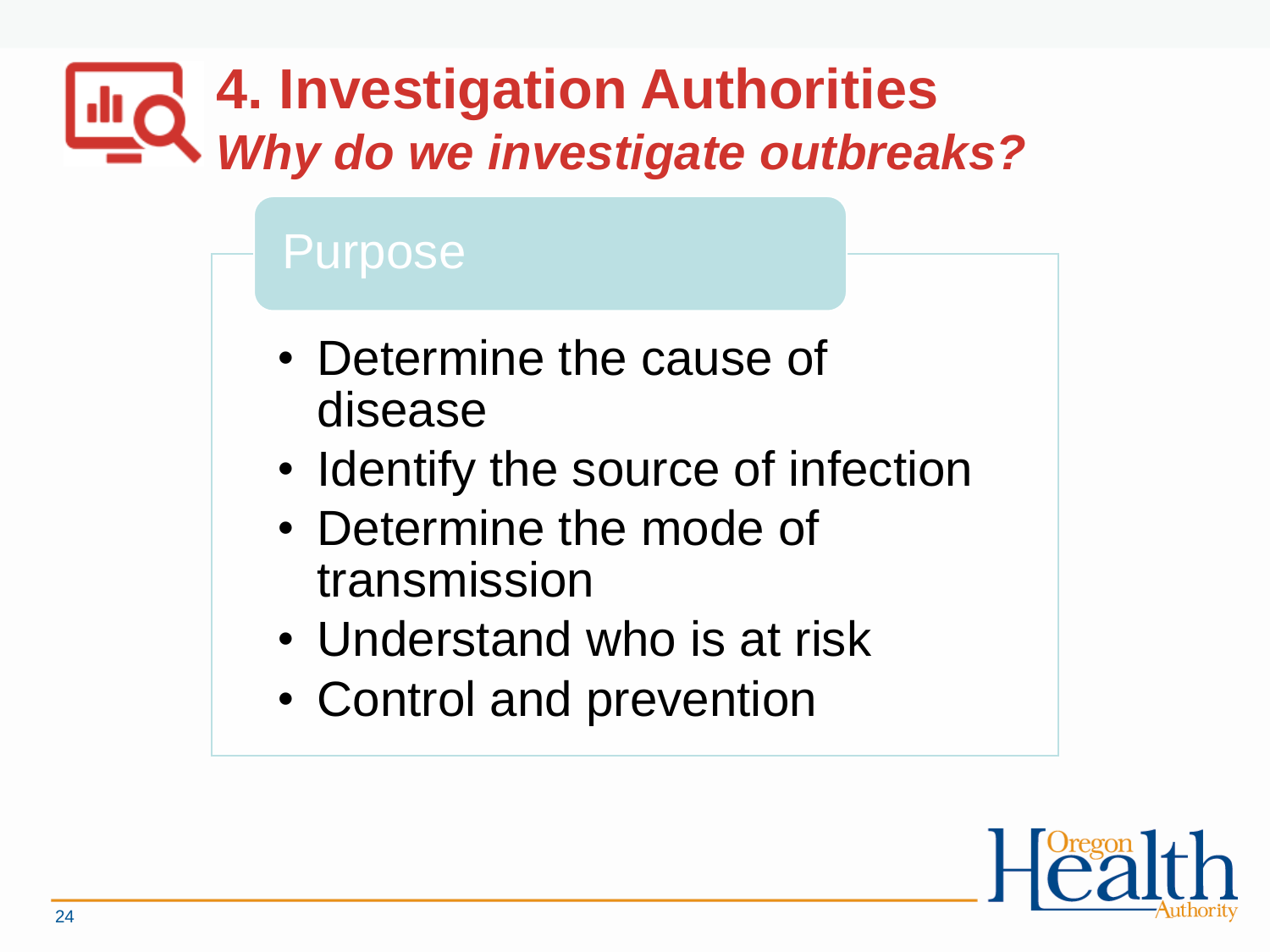## **4. Investigation Authorities** *Outbreak definitions*

- Defined as 2 or more cases of similar illness clustered in time and space or 1 unusual or concerning case.
	- 3 cases of *Salmonella* typhimurium in a nursing home with onsets of 11/1-11/3
	- 1 case of CP-CRE or 1 case of novel flu
- Lab confirmed outbreak: at least 2 positive specimens (with matching etiologic agent)
- OAR requires that all outbreaks be reported to the local public health department as soon as possible

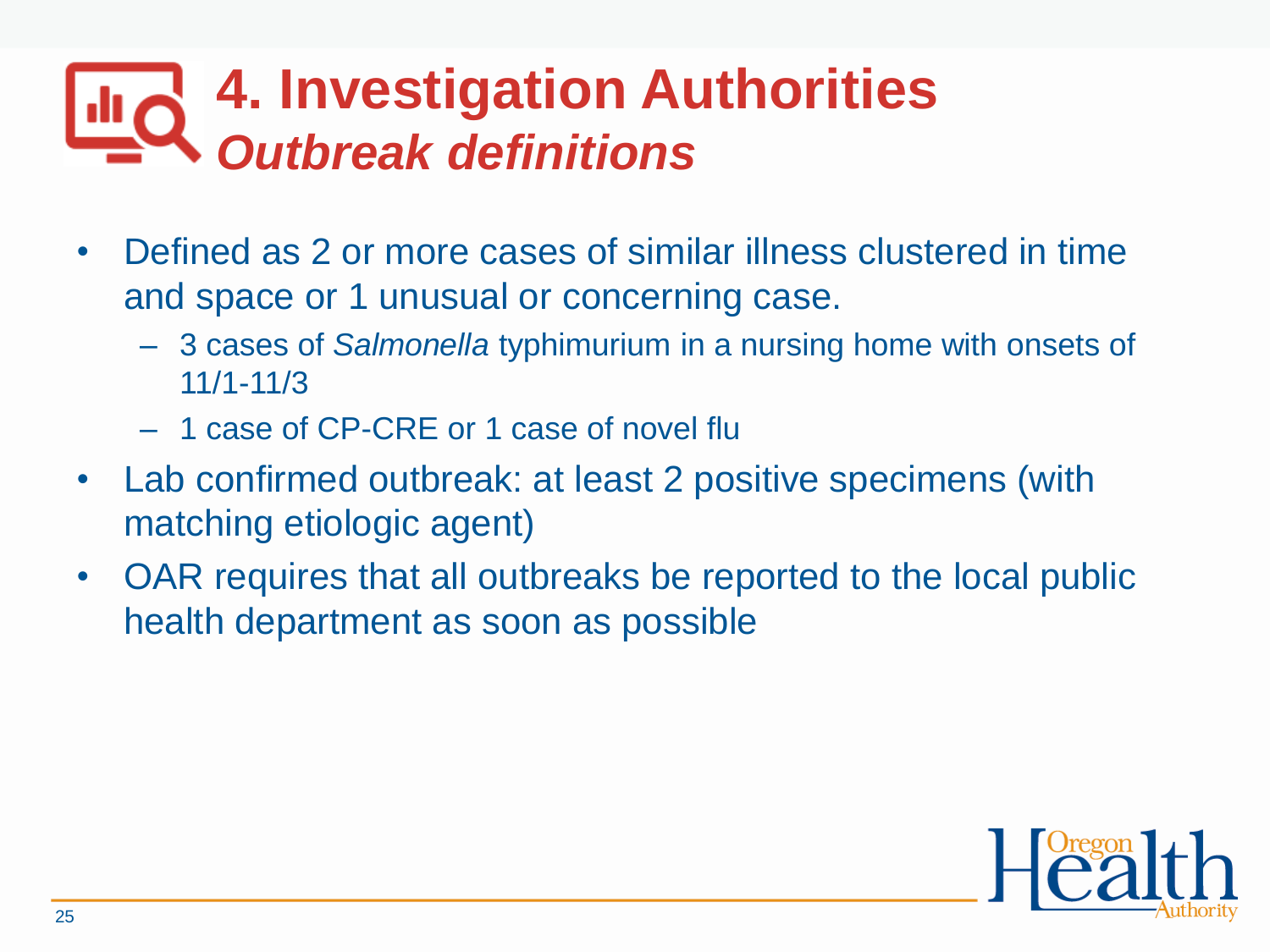### **4. Investigation Authorities**  $\mathsf{Id}_{\mathsf{C}}$ *Public Health & Outbreaks*

- Call your local health department (LHD) when you suspect an outbreak
- LHD staff are trained in outbreak response and can guide you through an outbreak
- LHD can provide a number of resources:
	- Standing orders (e.g., Tamiflu)
	- Non-regulatory inspections
	- Hypothesis generation
	- Toolkits

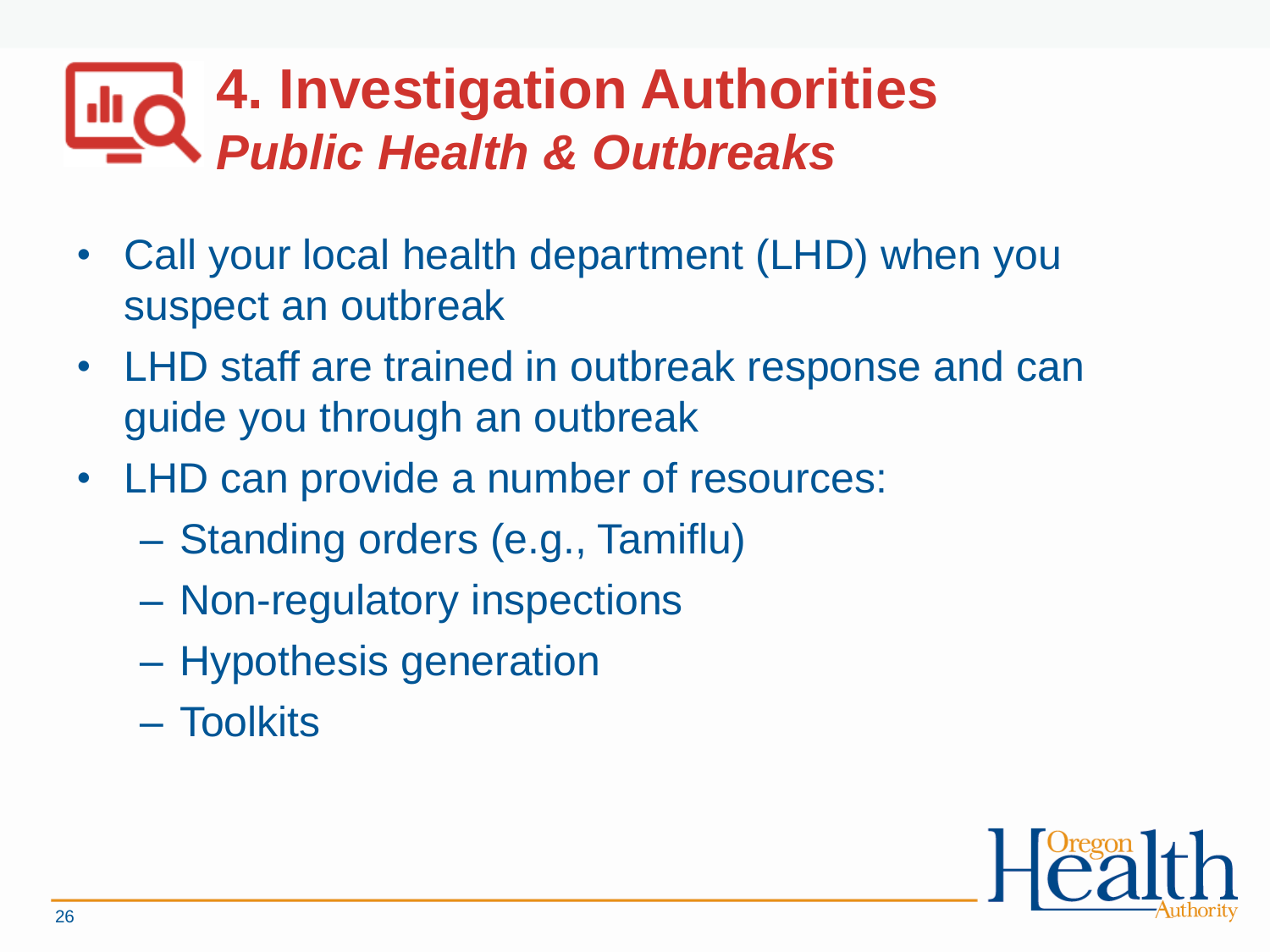# **Get involved!**

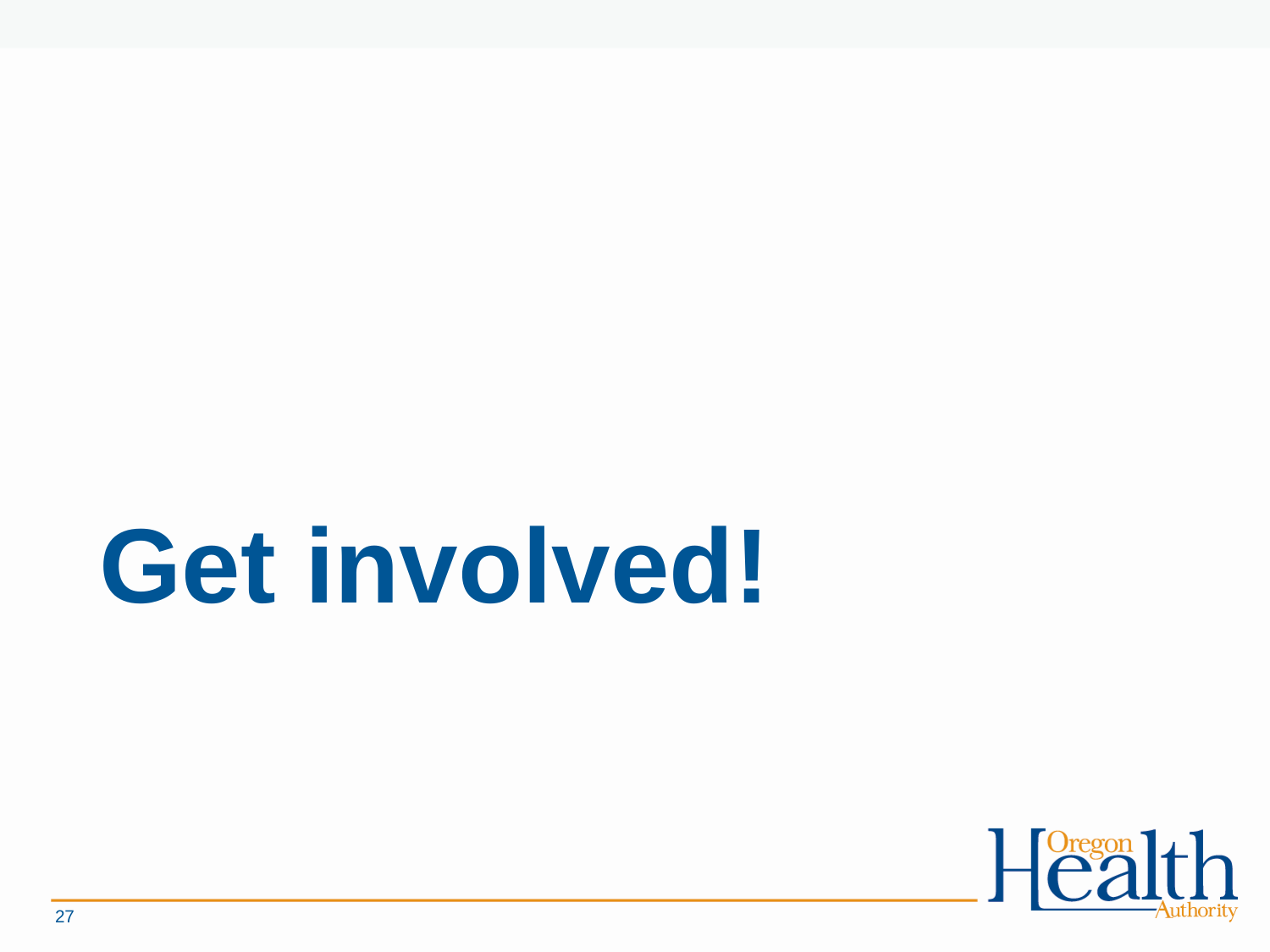## **Join Oregon's One and Only Campaign**

- Become a member to receive brief, periodic messages with important updates regarding injection safety and needle use in Oregon and beyond
	- News, recommendations, resources
- Share this information with your patients and colleagues as applicable

### Email [roza.p.tammer@state.or.us](mailto:roza.p.tammer@state.or.us) to join!

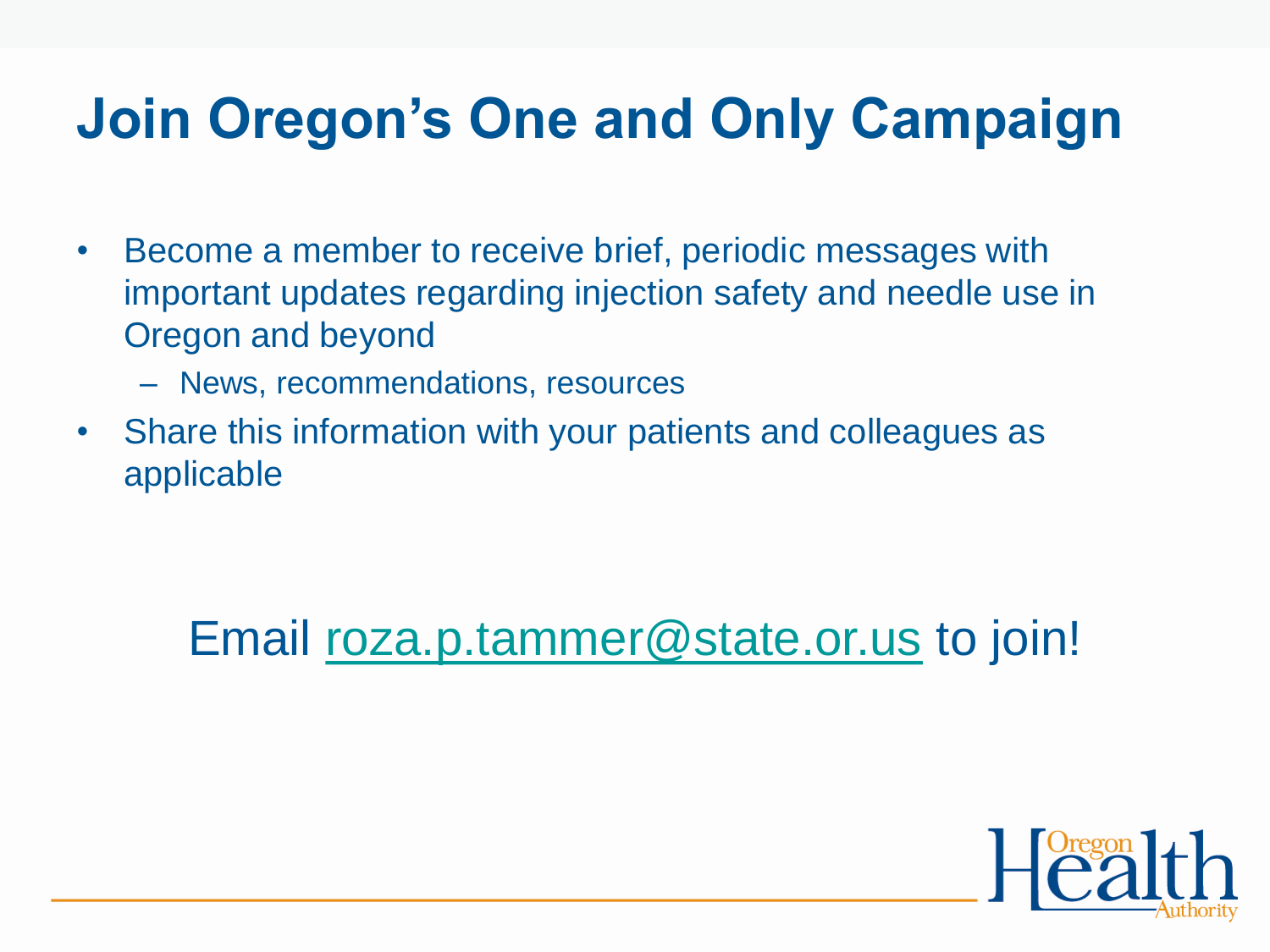## **More opportunities**

- Read the injection safety Communicable Disease Summary (July 2017)
	- [www.healthoregon.org/cdsummary](http://www.healthoregon.org/cdsummary)
- Follow us on Facebook
	- <https://www.facebook.com/Oregon.aware>



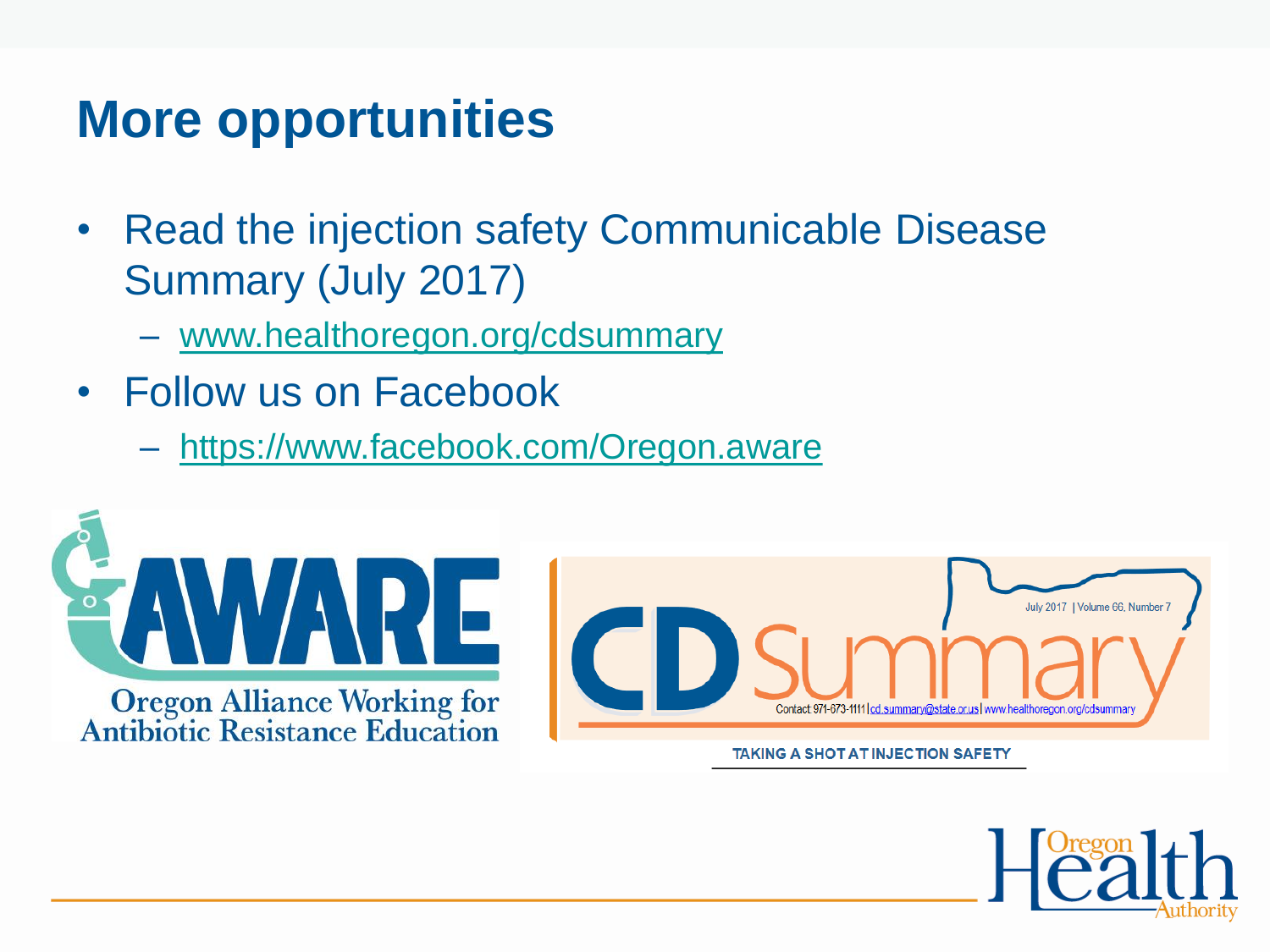# **Poll**